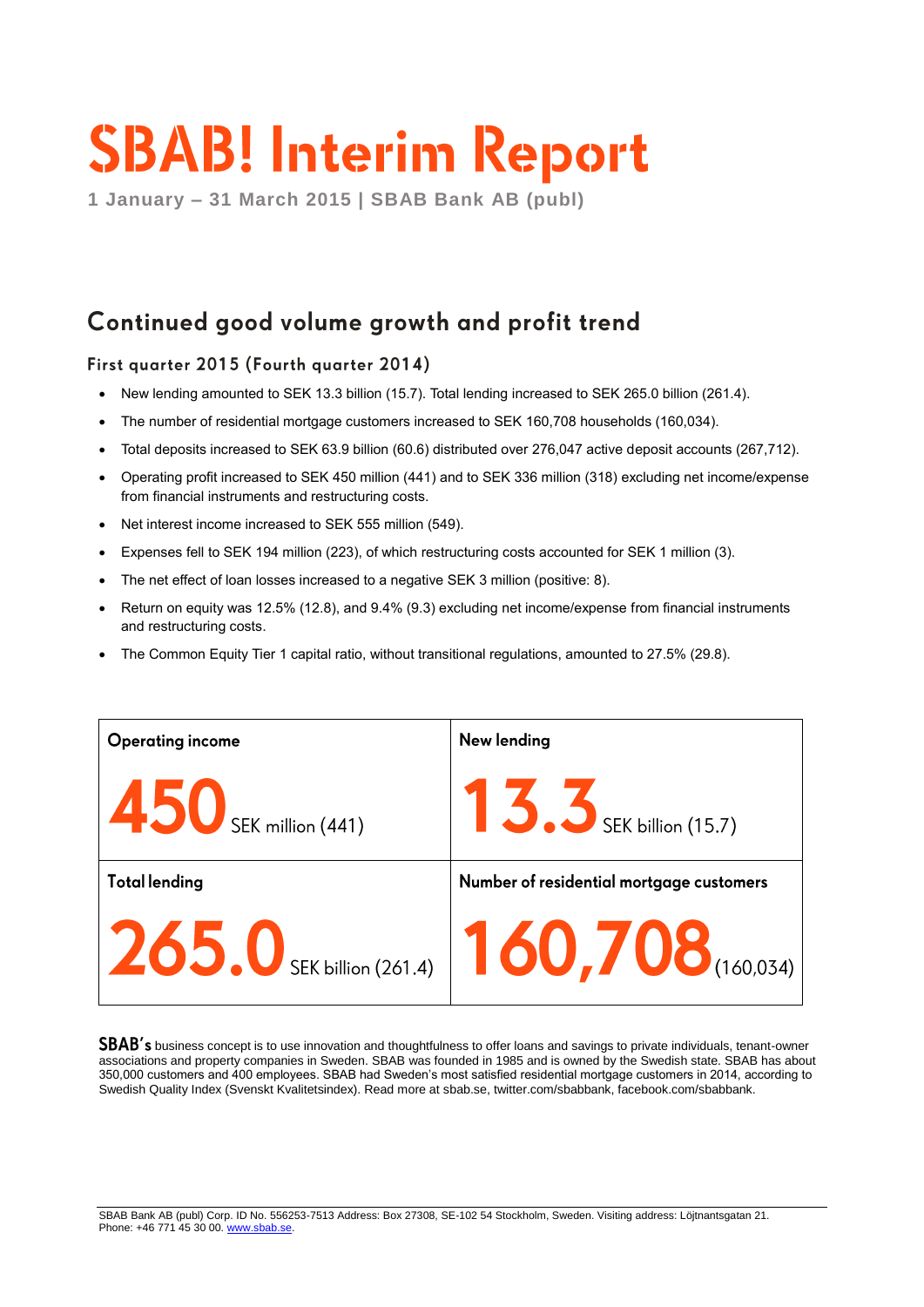# **Statement by the CEO**

The excellent inflow of new customers and expanding volumes within residential mortgages continued during the first quarter, resulting in growing market shares in the residential segment. On the corporate client side, we are encountering favourable demand and expect volumes to increase further during the year. Our deposit operations also experienced continued favourable inflow of new customers and increasing volumes, both on the retail and corporate client sides.

During the third quarter last year, we adopted a new strategic direction involving focusing on residential mortgages and housing financing. As a result of this strategic decision, the fund offering has now been wound up and the development of additional banking services has been discontinued. All resources are now being directed towards achieving our vision – to offer the best residential mortgages in Sweden.

We have reinforced our position on the residential mortgage market. According to Swedish Quality Index (Svenskt Kvalitetsindex, SKI), we have the most satisfied residential mortgage customers in Sweden, and in our latest survey, we were ranked number two in brand awareness among the general public. To set us apart in the residential mortgage market, reinforce our position further in the long term and achieve our



vision – to offer the best residential mortgages in Sweden – we are working to develop and strengthen our customer offering. These efforts are exemplified by the launch in the fourth quarter of the *Värdeguiden* app (the value guide), the web service *Bytabostadsguiden* (a guide to changing homes) and *Gröna lånet* (the green loan) to tenant-owner associations.

The trend of declining interest-rates has continued during the first quarter, partially through the Riksbank's cut of the repo rate to the all-time low of -0.25%. The low interest-rate level, combined with favourable demand for our bonds from investors, has reduced our cost of funding. We have transferred the lower cost of funding to our customers by cutting interest-rates on residential mortgages. Our 3-month standard interest-rate of 1.79% is currently the lowest rate in the market.

Our profit trend is strong, thanks to our cost-efficiency enhancement programme and the fact that our residential mortgage margins were stable in the quarter. However, our costs will be adversely impacted; both in the short term, due to the increased resources required for handling the strong inflow of new customers, and in the long term, due to regulatory developments. We are currently striving to adapt to regulations that will be introduced later this year, such as transparency requirements for residential mortgage interest-rates and the new amortisation requirement. We still believe that we will meet our cost target for the full financial year 2015.

The EU Mortgage Credit Directive recently presented the residential mortgage inquiry. It will result in and require a relatively extensive development and adaptation of our operations in several areas. The Basel Committee has submitted proposals on new standard regulations and risk weights for credit risks that may affect Swedish residential mortgage providers in a particularly negative way and may, unfortunately, result in higher interest-rates for our customers.

Developments in the financial and property markets are raising concerns. There is a risk that the extremely low interest-rate level could cause share, bond and property price bubbles instead of the desired economic growth and inflation. The price per square metre for tenant-owner rights is skyrocketing in certain parts of Sweden. Responsible lending is our principal focus, and we are currently reviewing our credit approval process to assess whether there is a need to limit lending where the loan to value ratio is at its highest and the trend in housing prices is the strongest.

Trends in the world around us, combined with our high ambitions of developing our operations, will most likely make 2015 a highly eventful year.

### **Klas Danielsson, CEO**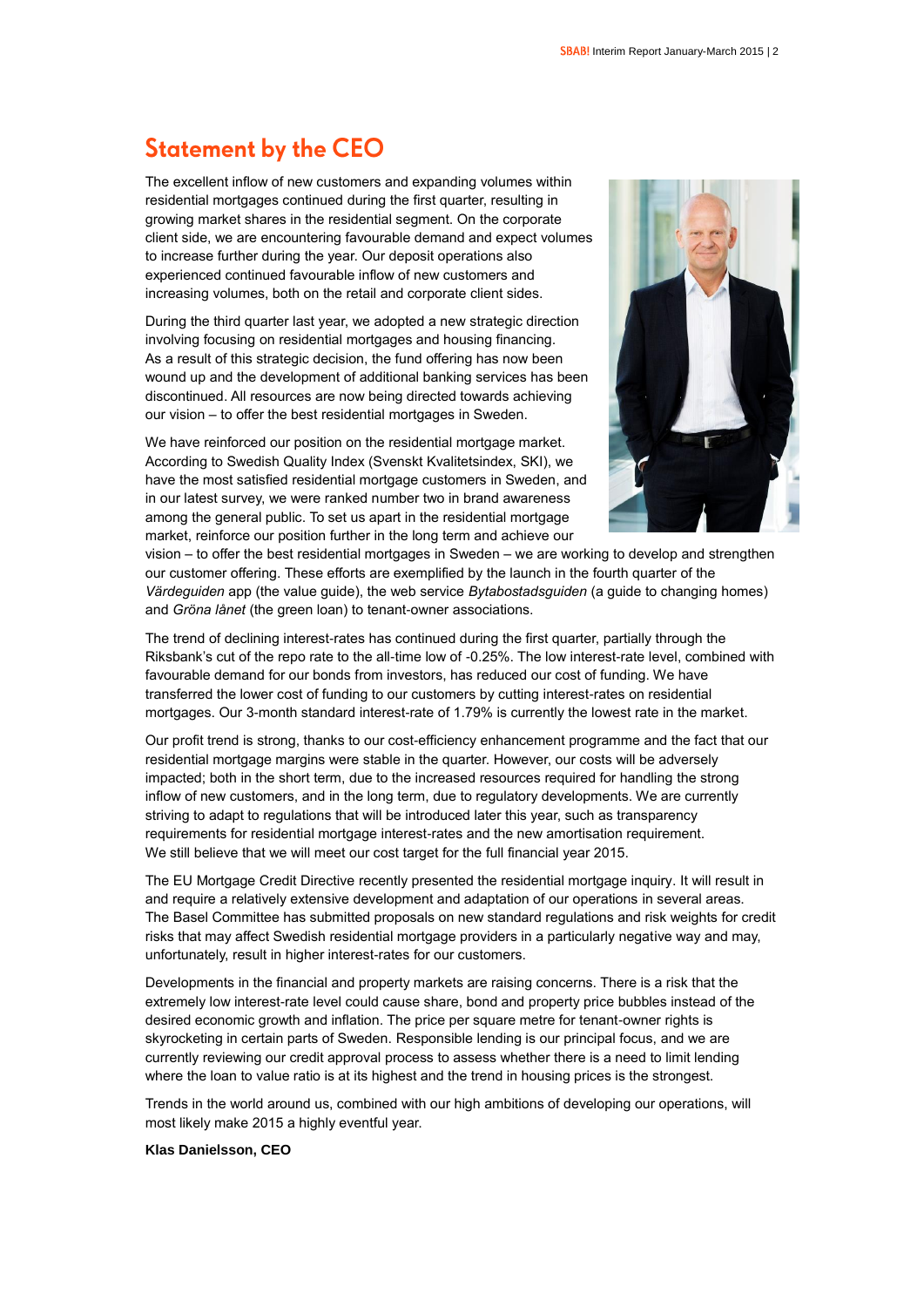#### **Market overview**

| Group                                                 | 2015           | 2014    | 2014    | 2015    | 2014    | 2014    |
|-------------------------------------------------------|----------------|---------|---------|---------|---------|---------|
|                                                       | Q <sub>1</sub> | Q4      | Q1      | Jan-Mar | Jan-Mar | Jan-Dec |
| LENDING*                                              |                |         |         |         |         |         |
| Retail                                                |                |         |         |         |         |         |
| Number of residential mortgage customers (households) | 160,708        | 160,034 | 158,633 | 160,708 | 158,633 | 160,034 |
| New lending, SEK billion                              | 11.2           | 13.1    | 7.8     | 11.2    | 7.8     | 40.5    |
| Change in lending, SEK billion                        | 3.5            | 4.5     | 2.0     | 3.5     | 2.0     | 11.4    |
| Total retail lending, SEK billion                     | 186.9          | 183.4   | 173.9   | 186.9   | 173.9   | 184.4   |
| Market share residential mortgages, retail, %         | 7.33%          | 7.30%   | 7.29%   | 7.33%   | 7.29%   | 7.30%   |
| Market share consumer loans, %                        | 0.86%          | 0.83%   | 0.63%   | 0.86%   | 0.63%   | 0.83%   |
| Corporate clients and tenant-owner associations       |                |         |         |         |         |         |
| Number of new corporate and tenant-ow ner association | 3,082          | 3,173   | 3,448   | 3,082   | 3,448   | 3,173   |
| New lending, SEK billion                              | 2.1            | 2.6     | 1.7     | 2.1     | 1.7     | 7.8     |
| Change in lending, SEK billion                        | 0.0            | $-0.5$  | $-2.8$  | 0.0     | $-2.8$  | $-8.8$  |
| Total lending corporate clients and tenant-owner      | 78.3           | 78.2    | 84.2    | 78.3    | 84.2    | 78.2    |
| associations, SEK billion                             |                |         |         |         |         |         |
| Market share tenant-ow ner associations, %            | 13.65%         | 13.82%  | 14.67%  | 13.65%  | 14.67%  | 13.82%  |
| Market share corporate clients, %                     | 9.51%          | 9.47%   | 9.57%   | 9.51%   | 9.57%   | 9.47%   |
| <b>Total lending, SEK billion</b>                     | 265.2          | 261.6   | 258.1   | 265.2   | 258.1   | 261.6   |
| <b>DEPOSITS</b>                                       |                |         |         |         |         |         |
| Number of accounts                                    | 276,047        | 267,712 | 238,954 | 276,047 | 238,954 | 267,712 |
| Change in the number of accounts                      | 8,335          | 7,538   | 21,826  | 8,335   | 21,826  | 50,584  |
| Change, SEK billion                                   | 3.3            | 3.4     | 6.1     | 3.3     | 6.1     | 14.7    |
| <b>Total deposits, SEK billion</b>                    | 63.9           | 60.6    | 52.0    | 63.9    | 52.0    | 60.6    |
|                                                       |                |         |         |         |         |         |
| Deposits, retail                                      | 49.3           | 47.9    | 42.2    | 49.3    | 42.2    | 47.9    |
| Deposits, corporate clients                           | 14.6           | 12.7    | 9.8     | 14.6    | 9.8     | 12.7    |
| Market share deposits, retail, %                      | 3.55%          | 3.53%   | 3.29%   | 3.55%   | 3.29%   | 3.53%   |
| Market share deposits, corporate clients, %           | 1.78%          | 1.53%   | 1.30%   | 1.78%   | 1.30%   | 1.53%   |

*\* Excluding provisions*

### Market development and volumes

### Development during the first quarter 2015 compared with the fourth quarter 2014

### Retail

SBAB offers savings and loan products to private individuals. The number of residential mortgage customers amounted to 160,708 households (160,034) at the end of the period. Residential mortgages are offered under our own brand and through partnerships with banks and estate agents.

The housing market is overheated in parts of the country and the price increase is steep or very steep, primarily in the metropolitan areas and other major cities. The number of properties for sale in these markets is low, and it is a seller's market, which drives prices upwards. Bidding processes are tending to drive prices even faster than in the previous quarter. An increasing number of homes do not even make it onto the open market – the buyers make offers that are accepted by the sellers, bypassing the open market. Underlying structural factors, such as demography, residential construction, income growth and employment rates, as well as tax systems and sets of rules and regulations, drive the housing markets. Another additional factor is the amortisation rules that will be introduced on 1 August. The rules have not yet entered into force, but they already seem to be causing increased pressure in the housing market. There may be a dampening of the market after the introduction of the amortisation rules. Interest-rates have continued their decline, with sharper falls at the end of the quarter.

The greater majority of residential mortgage customers choose shorter maturities. The share of total lending with a three-month fixed-interest period now amounts to 63.8% (59.4).

New lending to retail customers amounted to SEK 11.2 billion (13.1) for the quarter. Total lending to retail customers amounted to SEK 186.9 billion (183.4). In residential mortgages to private individuals, SBAB's market share amounted to 7.33% (7.30) and for consumer loans, it was 0.86% (0.83).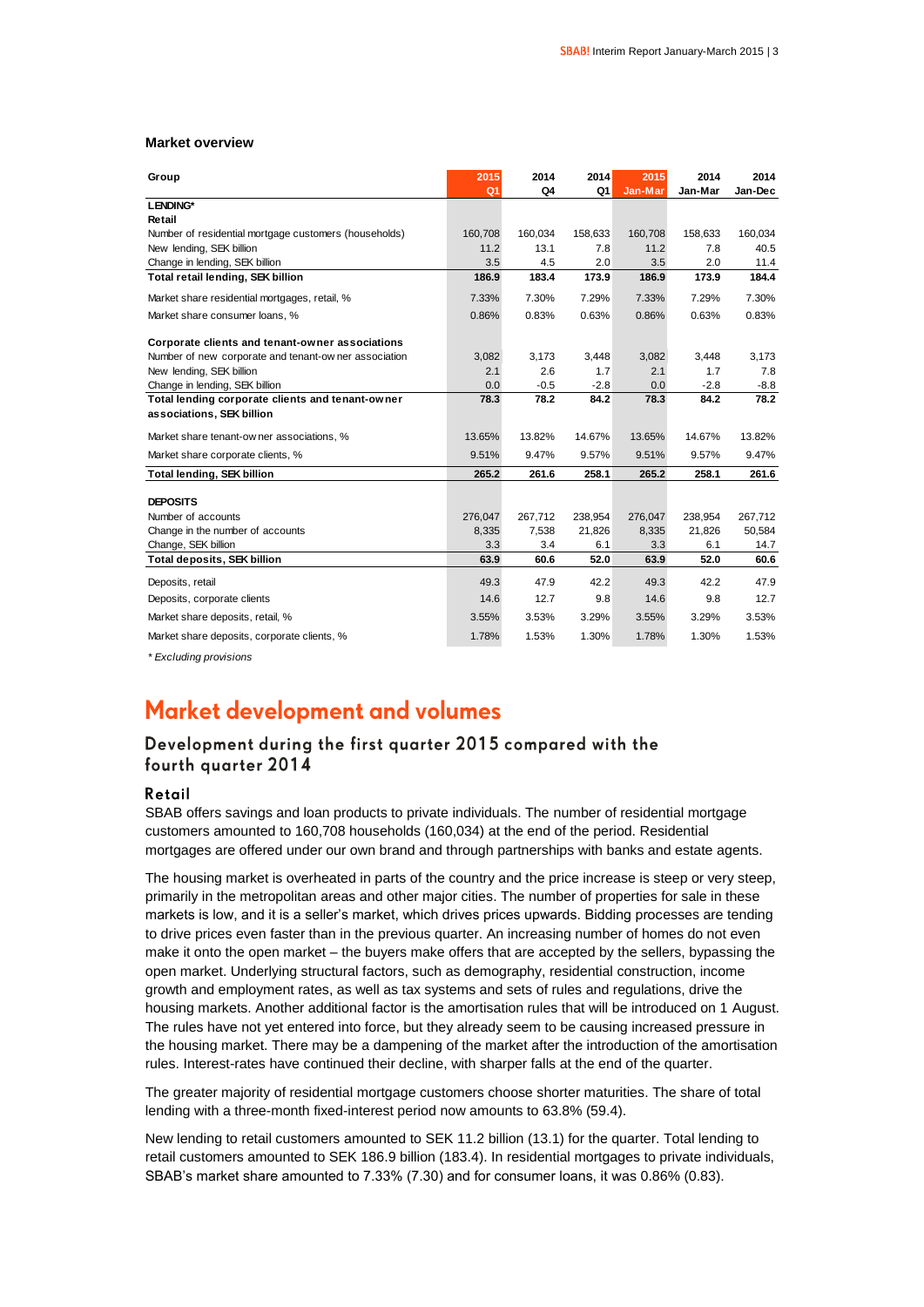The interest-rate on SBAB's deposit accounts has been reduced due to falling market rates, but it is still highly competitive and creates a strong inflow. SBAB's retail deposits rose by SEK 1.4 billion (1.9) during the quarter, to a total of SEK 49.3 billion (47.9). The market share within retail deposits amounted to 3.55% (3.53).

In 2015, SBAB will focus on driving increased digitisation in the form of simplified IT systems and processes, increased digital communication and an improved digital customer experience, with the aim of meeting customer behaviour and demand. Due to increased digitisation, SBAB offers better services. We are becoming more cost-efficient and able to grow at low margin costs, which will turn us into a company that is strong and competitive in the long term.

### Corporate clients and tenant-owner associations

SBAB offers savings and loans to property companies and tenant-owner associations. The number of customers amounted to 3,082 (3,173) at the end of the period. Our business is relationship-oriented. We offer extensive credit and property expertise and actively develop both new and existing customers. This is particularly true with regard to our contacts with property companies.

During the first quarter, SBAB participated in a number of property fairs and arranged customer seminars for tenant-owner associations. For the eighth time, we participated in the world's largest property fair: MIPIM in Cannes.

With a focus on sustainable housing, we launched a green loan. The green loan is offered to existing tenant-owner association and property company customers who intend to invest in measures that either improve the environment or save energy. The interest-rate on green loans will be particularly low for these investments.

The market is characterised by continued good access to liquidity and a high level of activity. The transaction market ended on a high in 2014 and continued to show strong development during the first quarter. The major property companies in Sweden are the predominant buyers. We also note increased interest for investments in communal properties. The market for restructuring from rented to tenantowned apartments has slowed down, mostly due to insufficient interest for such restructurings amongst tenants and also due to the fact that public housing companies in Stockholm have ceased to sell their properties.

New lending to tenant-owner associations and corporate clients amounted to SEK 2.1 million (2.6). Total lending amounted to SEK 78.3 billion (78.2). The tenant-owner association market share was 13.65% (13.82) on the last day of February, and the corporate client market share was 9.51% (9.35).

Deposits from corporate clients rose by SEK 1.9 billion (1.4) to a total of SEK 14.6 billion (12.7). The market share within deposits from corporate clients (not financial companies) increased to 1.78% (1.53).

| Group                                                                 | 2015           | 2014   | 2014   | 2015    | 2014    | 2014     |
|-----------------------------------------------------------------------|----------------|--------|--------|---------|---------|----------|
| <b>SEK million</b>                                                    | Q <sub>1</sub> | Q4     | Q1     | Jan-Mar | Jan-Mar | Jan-Dec  |
| Net interest income                                                   | 555            | 549    | 496    | 555     | 496     | 2,111    |
| Net commission income                                                 | $-23$          | $-20$  | $-21$  | $-23$   | $-21$   | $-110$   |
| Net result from financial instruments measured at fair value (Note 1) | 115            | 126    | 82     | 115     | 82      | 620      |
| <b>Total operating income</b>                                         | 647            | 655    | 557    | 647     | 557     | 2,621    |
|                                                                       |                |        |        |         |         |          |
| Expenses                                                              | $-194$         | $-223$ | $-219$ | $-194$  | $-219$  | $-1,008$ |
| - of which restructuring costs                                        | $-1$           | -3     |        | $-1$    |         | $-178$   |
| Profit/loss before loan losses                                        | 453            | 432    | 338    | 453     | 338     | 1,613    |
| Loan losses, net (Note 3)                                             | $-3$           | 8      | 1      | -3      |         | 30       |
| Participations in joint ventures                                      |                |        | 1      |         |         |          |
| Operating profit/loss                                                 | 450            | 441    | 340    | 450     | 340     | 1,644    |
| Operating profit excl. net result from financial                      |                |        |        |         |         |          |
| instruments and restructuring costs                                   | 336            | 318    | 258    | 336     | 258     | 1,202    |
|                                                                       |                |        |        |         |         |          |
| Tax                                                                   | $-99$          | $-97$  | $-74$  | $-99$   | $-74$   | $-388$   |
| Profit/loss for the periods                                           | 351            | 344    | 266    | 351     | 266     | 1,256    |
|                                                                       |                |        |        |         |         |          |
| Cost/Income ratio                                                     | 30%            | 34%    | 39%    | 30%     | 39%     | 38%      |
| Return on equity <sup>1)</sup>                                        | 12.5%          | 12.8%  | 10.8%  | 12.5%   | 10.8%   | 12.1%    |
| Return on equity excl. net result from financial instruments and      |                |        |        |         |         |          |
| restructuring costs <sup>1)</sup>                                     | 9.4%           | 9.3%   | 8.2%   | 9.4%    | 8.2%    | 9.0%     |
| Common Equity Tier 1 capital ratio <sup>2)</sup>                      | 27.5%          | 29.8%  | 22.6%  | 27.5%   | 22.6%   | 29.8%    |

### **Overview of earnings**

*1) Return on equity calculated on a full-year basis.*

*2) Without taking transitional rules into account.*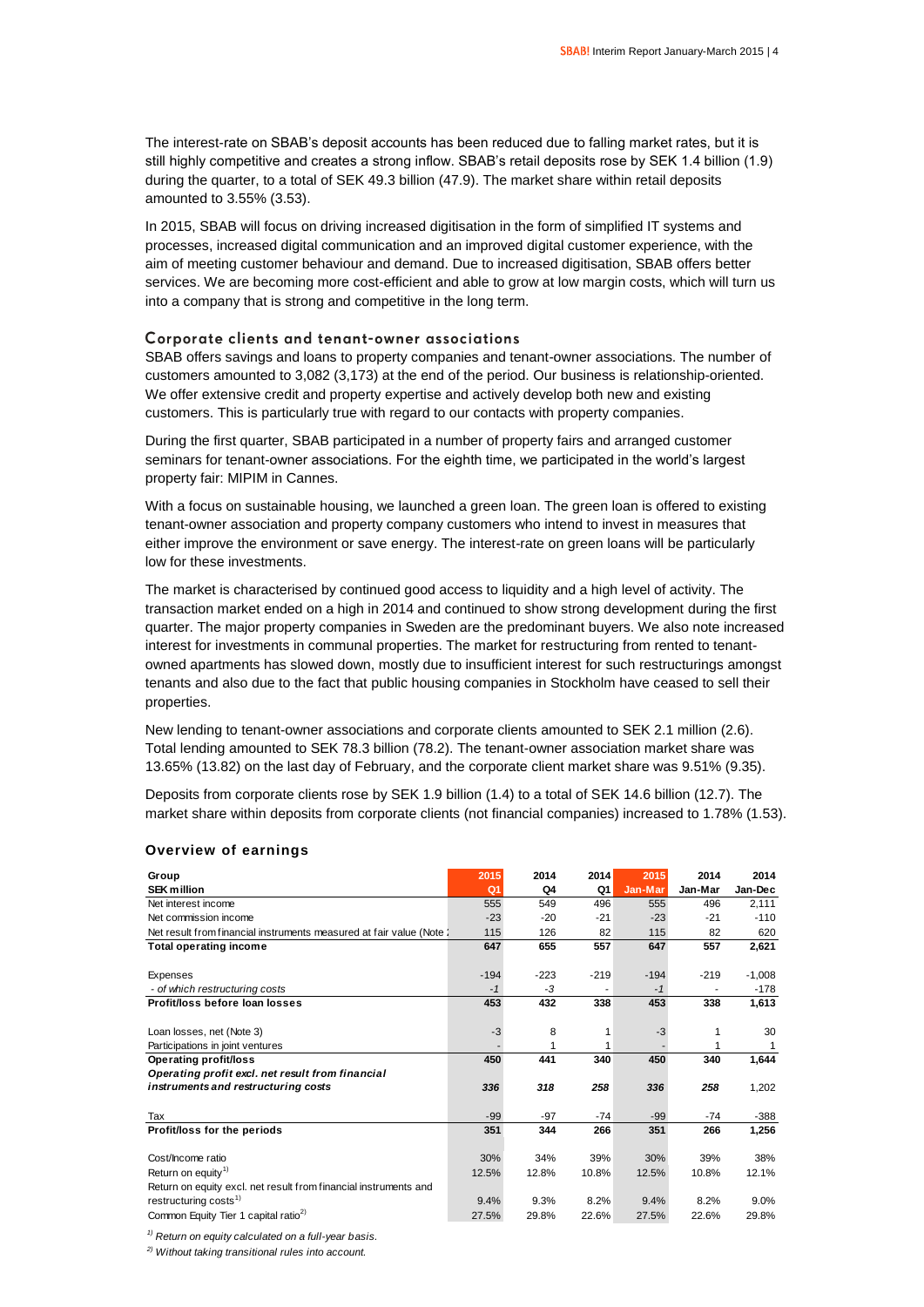### **Financial performance**

### Development during the first quarter 2015 compared with the fourth quarter 2014

### **Operating profit**

Operating profit increased to SEK 450 million (441). Excluding net income/expense from financial instruments and restructuring costs, operating profit increased to SEK 336 million (318). The difference in operating profit between the quarters is mostly related to an improved net interest income and lower costs.

### Net interest and net commission income

Net interest income rose to SEK 555 (549) in the period, driven by an increased volume and improved lending margins. Net commission income for the period amounted to an expense of SEK 23 million (expense: 20), including a fee of SEK 32 million (24) for the government stability fund.

### **Expenses**

Expenses dropped to SEK 194 million (223). The reduction in expenses is primarily explained by the wound up fund offering and discontinued development of banking services, as well as by the ongoing cost efficiency programme.

### Loan losses

The net effect of loan losses was a negative SEK 3 million (positive: 8) during the first quarter. For further information, please see Note 3.

**Operating income, incl. and excl. net income/expense from financial instruments (SEK million)** 



**Return on equity, incl. and excl. net result from financial instruments and restructuring costs (%)**



Incl. net result from financial instruments and restructuring costs

Excl. net result from financial instruments and restructuring costs





Incl. net income/expense from financial instruments and restructuring costs

**Common Equity Tier 1 capital ratio without transitional regulations (%)**



Excl. net income/expense from financial instruments and restructuring costs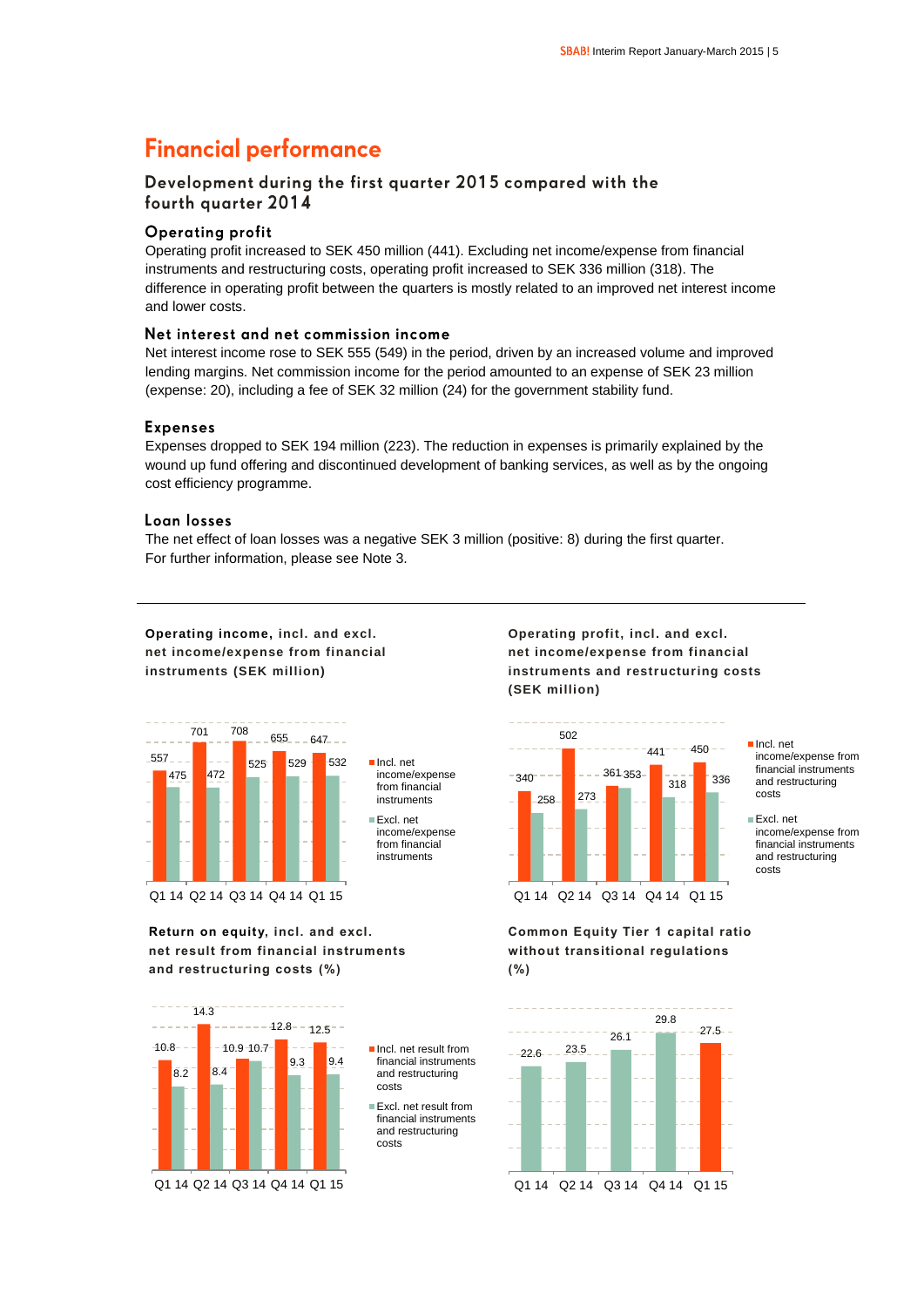### Net income/expense from financial instruments measured at fair value

Net income from financial instruments measured at fair value amounted to SEK 115 million (126) for the period. The greatest factor impacting earnings was unrealised market value changes on basis swaps and the liquidity portfolio. Basis swaps are used to minimise interest-rate and currency risks that arise in conjunction with funding in foreign currency. For further information regarding how changes in market values affected profit for the period, please see Note 2.

### Lending and deposits

New lending for the period amounted to SEK 13.3 billion (15.7) and the total lending volume increased to SEK 265.0 billion (261.4). Deposits rose by SEK 3.3 billion (3.4) in the quarter to SEK 63.9 billion (60.6).

### Funding

The total value of covered debt securities in issue declined by SEK 1.5 billion during the quarter to SEK 241.7 billion (243.2). During the quarter, securities amounting to SEK 21.6 billion (34.2) were issued, securities amounting to SEK 5.6 billion (9.0) were repurchased and securities amounting to SEK 16.0 billion (21.9) matured. In the quarter, additional Tier 1 instruments were issued. The transaction was issued in SEK with a volume of SEK 1.5 billion.

Funding through the issuance of covered bonds takes place in the wholly owned subsidiary AB Sveriges Säkerställda Obligationer (publ) (Swedish Covered Bond Corporation), "SCBC". Total outstanding covered debt totalled SEK 173.1 billion (175.0), compared with SEK 152.7 billion at the beginning of the year.

### Capital adequacy

Credit risk is mainly reported in accordance with the IRB approach, and operational and market risks are reported in accordance with the standardised approach. According to the capital target, Common Equity Tier 1 capital ratio according to Pillar 1, without consideration for transitional rules, shall amount to at least 22%. As at 31 March 2015, the Common Equity Tier 1 capital ratio was 27.5% (29.8). The total capital ratio according to Pillar 1, without consideration for transitional rules, amounted to 40.1% (44.7). This provides a comfortable margin to applicable external regulatory requirements. For information concerning other capital ratios, refer to the table on page 17. Profit/loss for the period was not included in own funds this quarter. The expected dividend has reduced own funds and, in combination with an increased credit volume, this affected capital ratio levels.

The internally assessed capital requirement amounted to SEK 6,796 million (6,620) for the Group and SEK 2,976 million (2,884) for the Parent Company.

### Liquidity reserve

The liquidity reserve comprises liquid, interest-bearing securities with a high rating. The market value of the assets in the liquidity reserve amounted to SEK 58.6 billion (58.6). Taking the Riksbank's haircuts into account, the value of the assets was SEK 55.4 billion (55.4).

SBAB measures and stress-tests liquidity risk by calculating the survival horizon, which is an internal ratio used to see for how long contractual payment obligations can be met without access to capital market funding and net outflows from lending/deposits. This is made by totalling the maximum need of liquidity for each coming day and comparing this to the size of the liquidity portfolio after applicable haircuts. The survival horizon amounts to 231 (234) days, which the Company considers satisfactory.

The Liquidity Coverage Ratio is calculated in accordance with the Swedish Financial Supervisory Authority's regulation FFFS 2012:6. In the beginning of the year, the Liquidity Coverage Ratio was 192% for all currencies combined, 1,745% for the EUR and 1,623% for the USD, which exceeds the minimum requirement of 100%. In SEK, the Liquidity Coverage Ratio amounted to 96%. Liquidity Coverage Ratio is a ratio affected by the amount of maturities within 30 days.

For further information on the liquidity reserve, the calculation of survival horizon and the Liquidity Coverage Ratio, see Note 9.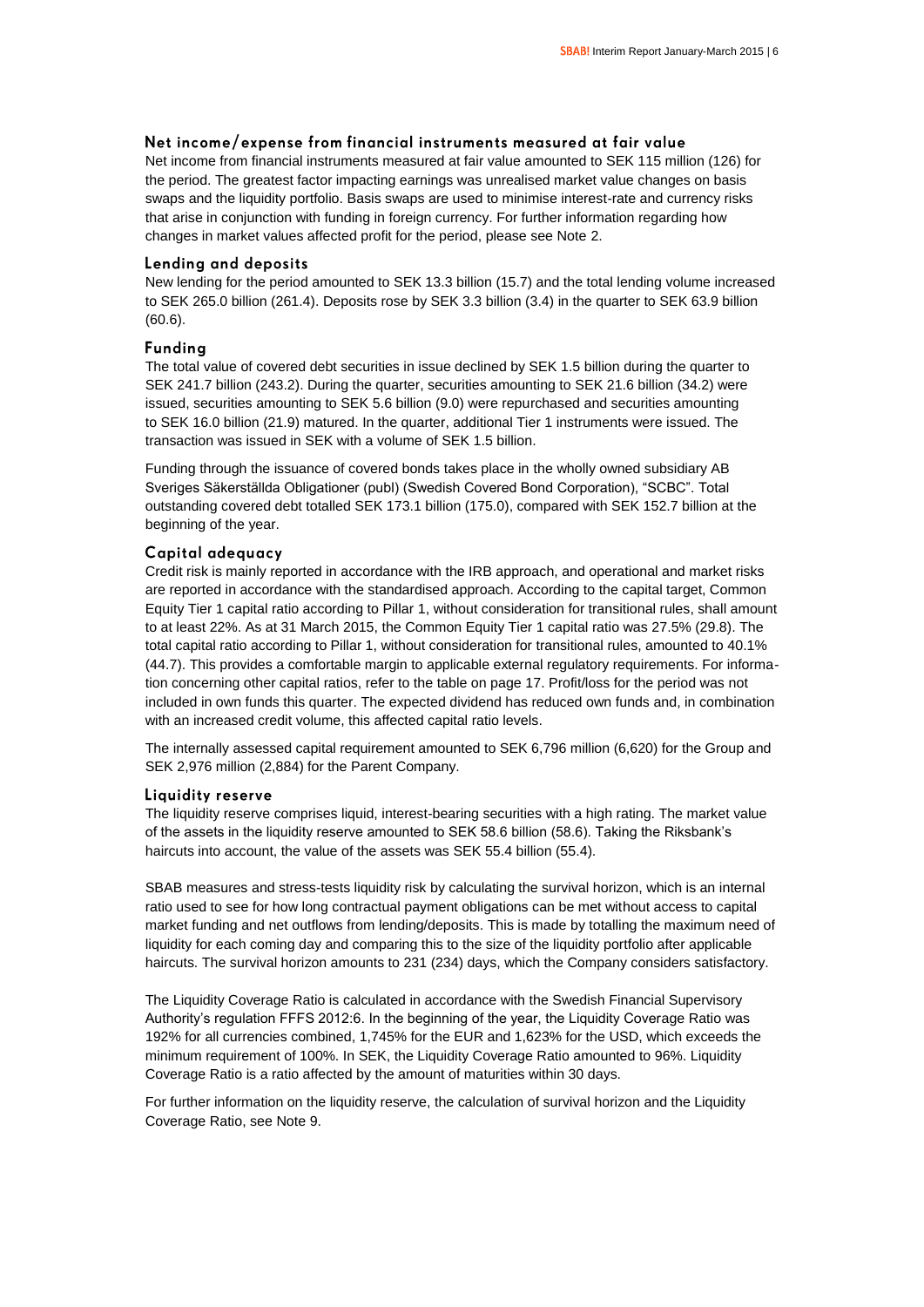### **Quarterly overview**

| Group                                                                          | 2015           | 2014   | 2014   | 2014           | 2014   |
|--------------------------------------------------------------------------------|----------------|--------|--------|----------------|--------|
| <b>SEK million</b>                                                             | Q <sub>1</sub> | Q4     | Q3     | Q <sub>2</sub> | Q1     |
| Net interest income                                                            | 555            | 549    | 552    | 514            | 496    |
| Net commission income                                                          | $-23$          | $-20$  | $-27$  | $-42$          | $-21$  |
| Net result from financial instruments measured at fair value (Note 2)          | 115            | 126    | 183    | 229            | 82     |
| <b>Total operating income</b>                                                  | 647            | 655    | 708    | 701            | 557    |
| Expenses                                                                       | $-194$         | $-223$ | $-347$ | $-219$         | $-219$ |
| - of which restructuring costs                                                 | $-1$           | $-3$   | $-175$ |                |        |
| Profit/loss before loan losses                                                 | 453            | 432    | 361    | 482            | 338    |
| Loan losses, net (Note 3)                                                      | $-3$           | 8      | 1      | 20             | 1      |
| Participations in joint ventures                                               |                | 1      | $-1$   | $\Omega$       | 1      |
| <b>Operating profit/loss</b>                                                   | 450            | 441    | 361    | 502            | 340    |
| Operating profit excl. net result from financial instruments and               |                |        |        |                |        |
| restructuring costs                                                            | 336            | 318    | 353    | 273            | 258    |
| Tax                                                                            | $-99$          | $-97$  | $-78$  | $-139$         | $-74$  |
| Profit/loss for the periods                                                    | 351            | 344    | 283    | 363            | 266    |
| Cost/Income ratio                                                              | 30%            | 34%    | 49%    | 31%            | 39%    |
| Return on equity <sup>1)</sup>                                                 | 12.5%          | 12.8%  | 10.9%  | 14.3%          | 10.8%  |
| Return on equity excl. net result from financial instruments and restructuring |                |        |        |                |        |
| costs <sup>1</sup>                                                             | 9.4%           | 9.3%   | 10.7%  | 8.4%           | 8.2%   |
| Common Equity Tier 1 capital ratio <sup>2)</sup>                               | 27.5%          | 29.8%  | 26.1%  | 23.5%          | 22.6%  |

*1)Return on equity calculated on a full-year basis.*

*2)Without taking transitional rules into account.*

### Performance for January-March 2015 compared with January-March 2014

Operating profit for the period increased to SEK 450 million (340). Income rose to SEK 647 million (557), with the increase primarily due to an improved net interest income and net income/expense from financial instruments. Net interest income rose to SEK 555 (496), driven by a sharp increase in volume and improved lending margins. Net income from financial instruments measured at fair value increased to SEK 115 million (82) and was mainly affected by changed market values of basis swaps and the liquidity portfolio.

Costs for the period amounted to SEK 194 million (219). The reduction in expenses is primarily explained by the wound up fund offering and discontinued development of banking services, as well as by the ongoing cost efficiency programme. Loan losses amounted to an expense of SEK 3 million (gain 1). Confirmed loan losses remained low.

### **Other significant information**

### Rating

In March 2015, Moody's removed SBAB's "Negative Outlook". At the same time, the A2/P-1 credit rating was confirmed and SBAB's outlook was upgraded to "Stable Outlook". Standard & Poor's longterm and short-term ratings of SBAB remained unchanged over the year, A and A-1, respectively. Current ratings are stated below.

| Rating                     | 31/03/2015 | 31/03/2014 | 31/12/2015     |
|----------------------------|------------|------------|----------------|
| <b>SBAB Bank AB (publ)</b> |            |            |                |
| Long-term funding          |            |            |                |
| -Standard & Poor's         | A          | A          | $\overline{A}$ |
| -Moody's                   | A2         | A2         | A2             |
| Short-term funding         |            |            |                |
| -Standard & Poor's         | $A-1$      | $A-1$      | $A-1$          |
| -Moody's                   | $P-1$      | $P-1$      | $P-1$          |
| <b>SCBC</b>                |            |            |                |
| Long-term funding          |            |            |                |
| -Moody's                   | Aaa        | Aaa        | Aaa            |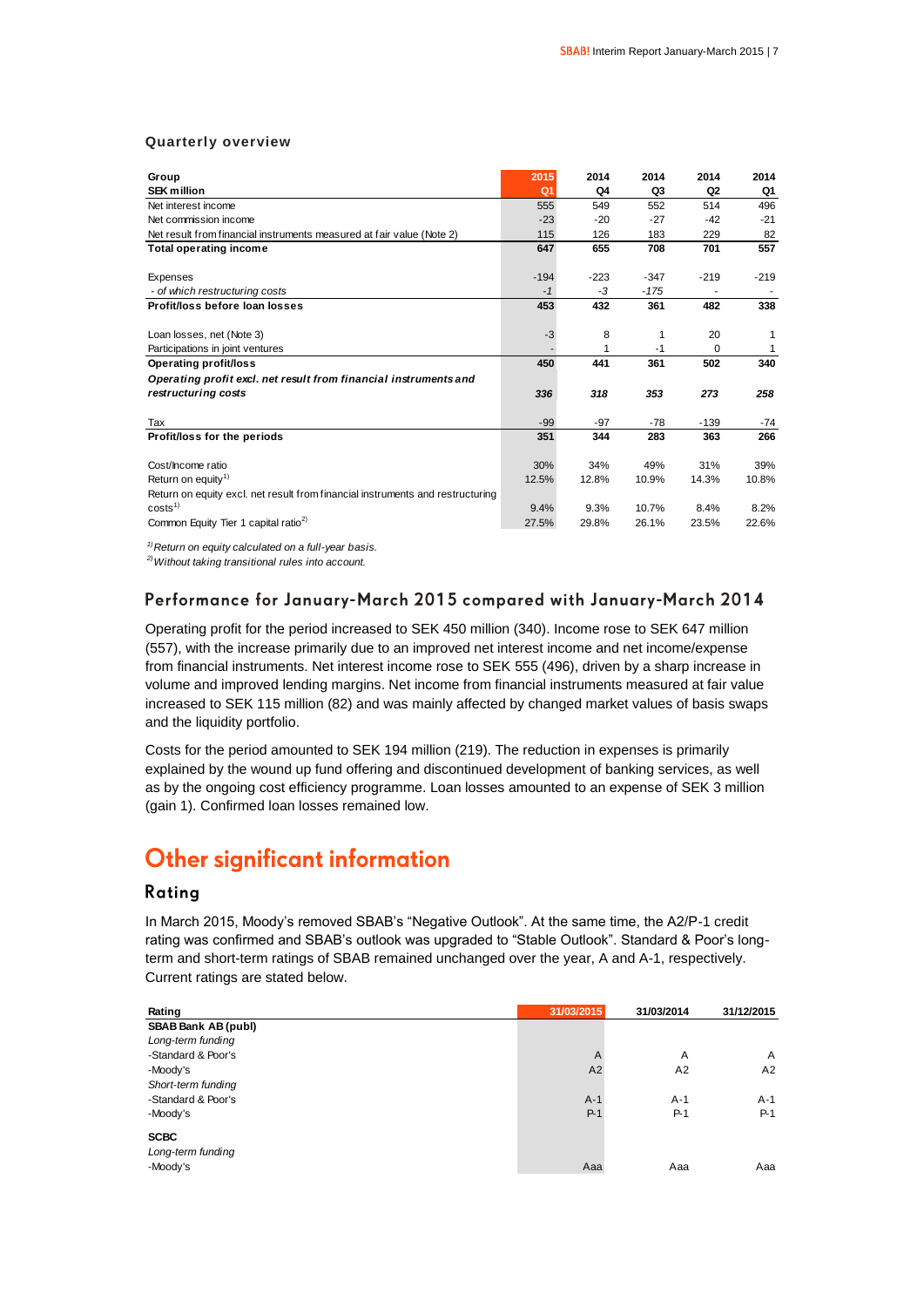### Risks and uncertainties for the Group and the Parent Company

The economic trend in Sweden is the primary risk factor for SBAB's future earnings capacity, and the quality of the assets is mainly exposed to credit risks in the Swedish housing market. The management of interest-rate and currency risks entails some exposure to price risks. Household demand is showing a stable trend, underpinned by low inflation, low interest-rates and rising stock market and property prices. The Swedish economy is sensitive to global economic developments and to conditions in the international financial markets. The risks associated with these factors have subsided in recent years. A strained housing market and high household indebtedness among retail customers result in the economy also being sensitive to changes in interest-rates and house prices. The risks associated with these factors are expected to increase as long as housing prices and indebtedness continue to rise faster than incomes. The many regulatory changes relating to the residential mortgage market constitute further uncertainties. For further information on SBAB's risks and risk management, please refer to the Risk Management section and Note 2 in the 2014 Annual Report.

### New members of the Executive Management

In the first quarter 2015, two new members of the Executive Management assumed their positions: Robert Burén as CIO and Elizabet Sulj Jönsson as Head of Communications.

### New office premises

In February 2015, a new lease was signed with Fabege regarding office premises in Solna, outside Stockholm. The head office will move to the new premises during the fourth quarter of 2015.

### Events after the balance sheet date

### **Annual General Meeting 2015**

SBAB held its Annual General Meeting on 22 April 2015. Following the Annual General Meeting, SBAB's Board of Directors comprise the following members:

Bo Magnusson (Chairman), Jakob Grinbaum (Deputy Chairman), Carl-Henrik Borg, Lars Börjesson, Kristina Ekengren, Anders Heder (employee representative), Jane Lundgren-Ericsson, Ebba Lindsö, Karin Moberg and Helen Vallin (employee representative).

It was further resolved at the Annual General Meeting that the target for SBAB's capital structure shall be a Common Equity Tier 1 capital ratio of at least 22%

### Financial calendar

| Interim report January-June 2015      | 17 July 2015    |
|---------------------------------------|-----------------|
| Interim report January–September 2015 | 22 October 2015 |
| Year-end report 2015                  | 5 February 2016 |

### **Review Report**

This interim report has not been reviewed by the company's auditor.

The CEO affirms that this interim report provides an accurate overview of the operations, financial position and performance of the Parent Company and the Group, and describes the significant risks and uncertainties faced by the Parent Company and the companies in the Group.

*Stockholm, 22 April 2015*

Klas Danielsson Chief Executive Officer

### Contact

For further information, contact CEO Klas Danielsson, +46 8 614 43 01, [klas.danielsson@sbab.se](mailto:klas.danielsson@sbab.se) or CFO Mikael Inglander, +46 8 614 43 28[, mikael.inglander@sbab.se.](mailto:mikael.inglander@sbab.se) Become a customer[: www.sbab.se](http://www.sbab.se/)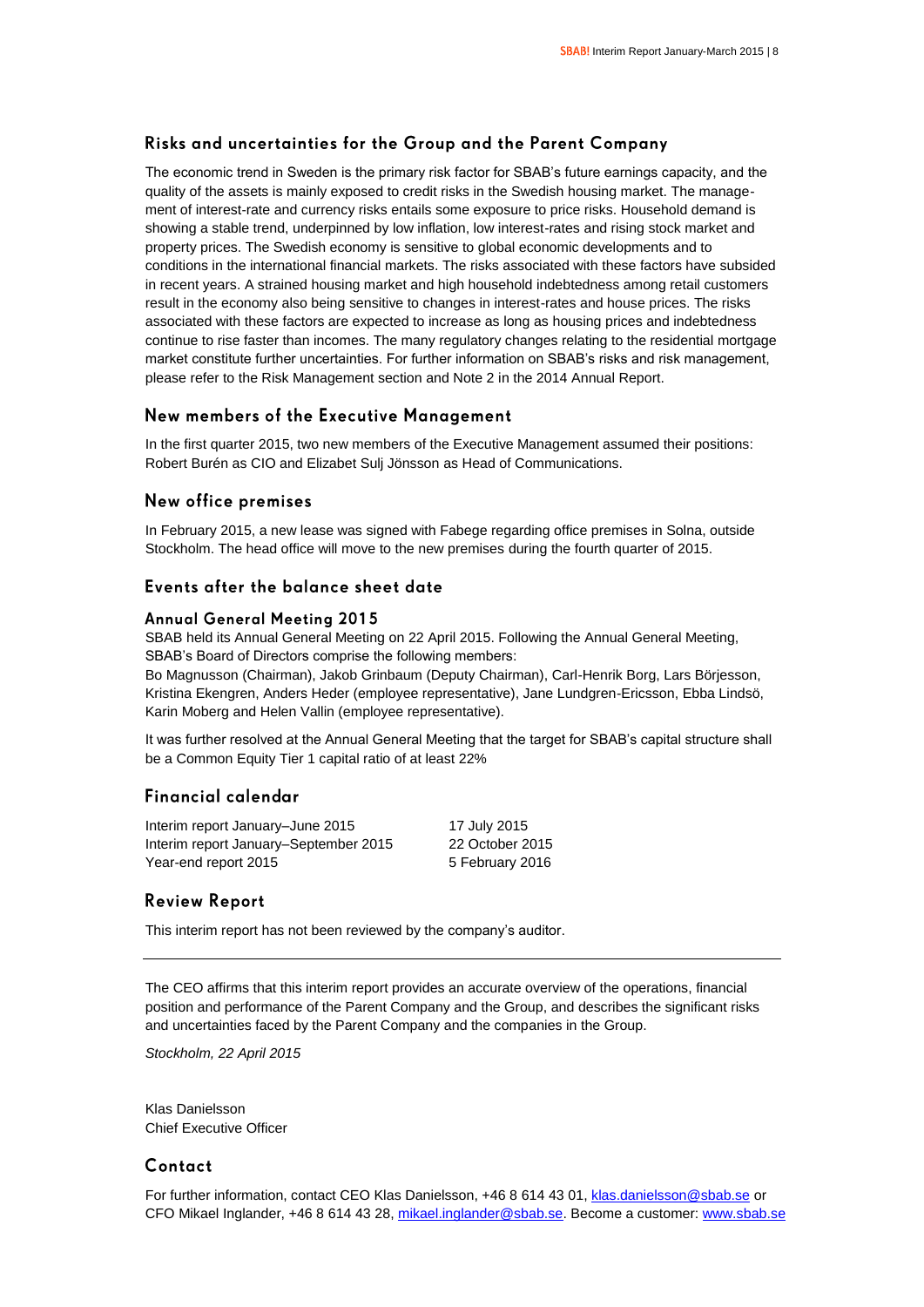### **Income statement**

| Group<br><b>SEK million</b>                                        | 2015<br>Q <sub>1</sub> | 2014<br>Q4 | 2014<br>Q1 | 2015<br>Jan-Mar | 2014<br>Jan-Mar | 2014<br>Jan-Dec |
|--------------------------------------------------------------------|------------------------|------------|------------|-----------------|-----------------|-----------------|
|                                                                    |                        |            |            |                 |                 |                 |
| Interest income                                                    | 1,466                  | 1,604      | 1,957      | 1,466           | 1,957           | 7,261           |
| Interest expense                                                   | $-911$                 | $-1,055$   | $-1,461$   | $-911$          | $-1,461$        | $-5,150$        |
| Net interest income                                                | 555                    | 549        | 496        | 555             | 496             | 2,111           |
|                                                                    |                        |            |            |                 |                 |                 |
| Commission income                                                  | 20                     | 12         | 9          | 20              | 9               | 47              |
| Commission expense                                                 | $-43$                  | $-32$      | $-30$      | $-43$           | $-30$           | $-157$          |
| Net result from financial instruments meas. at fair value (Note 2) | 115                    | 126        | 82         | 115             | 82              | 620             |
| <b>Total operating income</b>                                      | 647                    | 655        | 557        | 647             | 557             | 2,621           |
|                                                                    |                        |            |            |                 |                 |                 |
| Personnel costs                                                    | $-88$                  | -93        | $-113$     | $-88$           | $-113$          | $-414$          |
| Other expenses                                                     | $-99$                  | $-123$     | -98        | $-99$           | $-98$           | $-434$          |
| Amortisation and depreciation of fixed assets                      | $-7$                   | $-7$       | -8         | $-7$            | -8              | $-160$          |
| Total expenses before loan losses                                  | $-194$                 | $-223$     | $-219$     | $-194$          | $-219$          | $-1,008$        |
| Protit/loss before loan losses                                     | 453                    | 432        | 338        | 453             | 338             | 1,613           |
|                                                                    |                        |            |            |                 |                 |                 |
| Loan losses, net (Note 3)                                          | $-3$                   | 8          |            | $-3$            |                 | 30              |
| Participations in joint ventures                                   |                        |            |            |                 |                 |                 |
| <b>Operating profit/loss</b>                                       | 450                    | 441        | 340        | 450             | 340             | 1,644           |
|                                                                    |                        |            |            |                 |                 |                 |
| Tax                                                                | $-99$                  | $-97$      | $-74$      | $-99$           | $-74$           | -388            |
| Profit/loss for the period                                         | 351                    | 344        | 266        | 351             | 266             | 1,256           |

# Statement of comprehensive income

| Group<br><b>SEK million</b>                                                      | 2015<br>Q <sub>1</sub> | 2014<br>Q4 | 2014<br>Q1     | 2015<br>Jan-Mar | 2014<br>Jan-Mar | 2014<br>Jan-Dec |
|----------------------------------------------------------------------------------|------------------------|------------|----------------|-----------------|-----------------|-----------------|
| Profit/loss for the period                                                       | 351                    | 344        | 266            | 351             | 266             | 1,256           |
| OTHER COMPREHENSIVE INCOME                                                       |                        |            |                |                 |                 |                 |
| Components that have been or will be reversed against the income<br>statement    |                        |            |                |                 |                 |                 |
| Change in reclassified financial assets, before tax                              |                        |            | $\overline{2}$ |                 | 2               | 32              |
| Changes related to financial assets available before sale, before tax            | $-2$                   | -5         |                | $-2$            |                 | $-5$            |
| Changes related to cash flow hedges, before tax                                  | 111                    | 156        |                | 111             |                 | 128             |
| Tax attributable to components that will be reversed against the                 | $-24$                  | -33        | - 1            | $-24$           | $-1$            | $-36$           |
| Components that have not or will not be reversed against the<br>income statement |                        |            |                |                 |                 |                 |
| Revaluation effects of defined benefit pension plans, before tax                 | $-61$                  | $-3$       |                | $-61$           |                 | $-71$           |
| Tax attributable to components that will not be reversed against the             |                        |            |                |                 |                 |                 |
| income statement                                                                 | 13                     | 1          |                | 13              |                 | 16              |
| Other comprehensive income, net after tax                                        | 37                     | 116        |                | 37              |                 | 64              |
| Total comprehensive income for the period                                        | 388                    | 460        | 267            | 388             | 267             | 1,320           |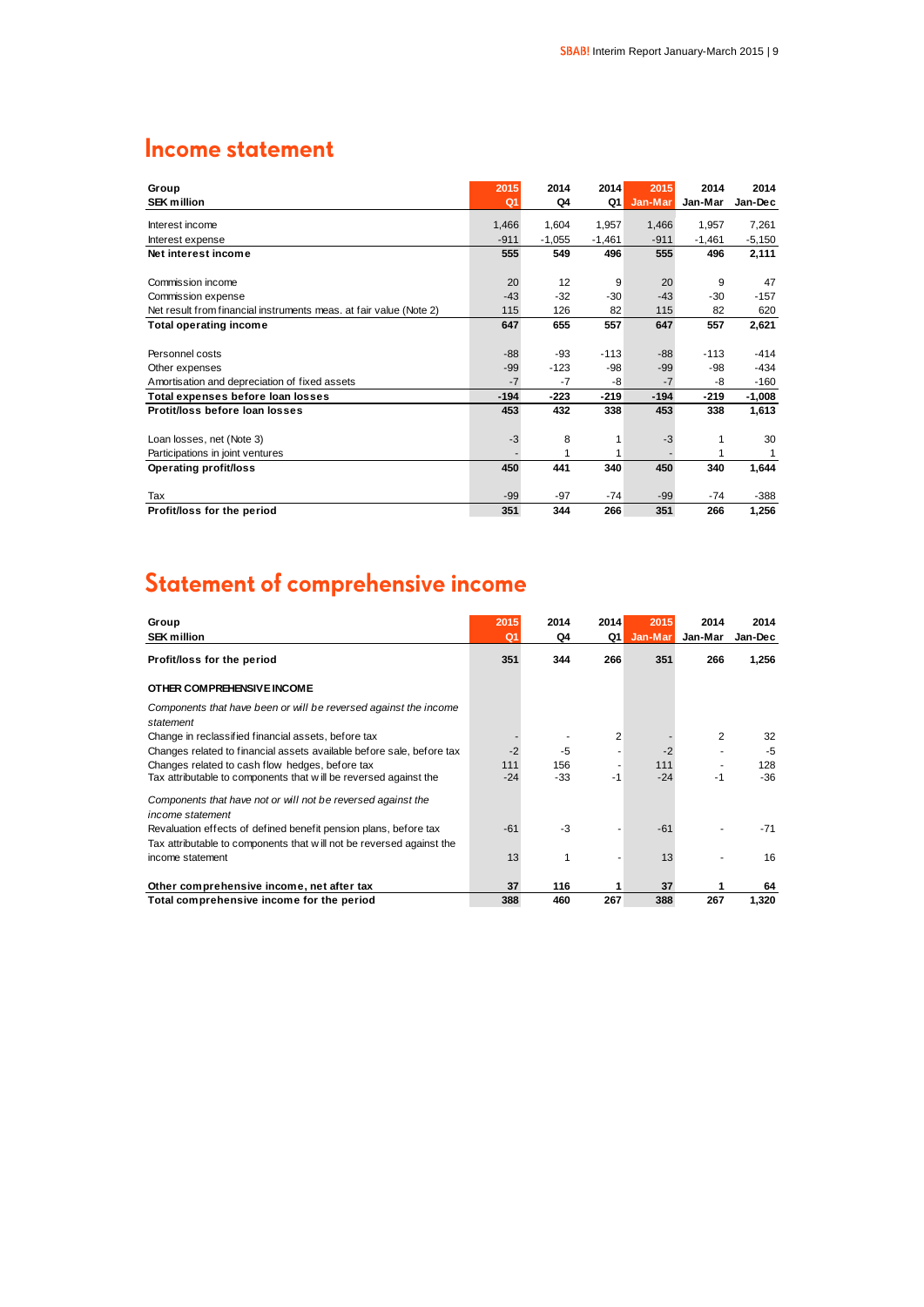# **Balance sheet**

| Group                                                             |                |            |            |
|-------------------------------------------------------------------|----------------|------------|------------|
| <b>SEK million</b>                                                | 31/03/2015     | 31/03/2014 | 31/12/2014 |
| <b>ASSETS</b>                                                     |                |            |            |
| Cash and balances at central banks                                | $\overline{0}$ | 0          | 0          |
| Chargeable treasury bills and other eligible bills                | 15,388         | 9,574      | 15,557     |
| Lending to credit institutions                                    | 11,506         | 26,664     | 7,437      |
| Lending to the public (Note 4)                                    | 264,968        | 257,961    | 261,445    |
| Change in value of interest-rate-hedged items in portfolio hedges | 1,006          | 811        | 937        |
| Bonds and other interest-bearing securities                       | 42,390         | 37,270     | 42,335     |
| Derivative instruments (Note 5)                                   | 10,369         | 6,890      | 9,408      |
| Shares and participations                                         |                | 225        | 253        |
| Shares and participations in joint ventures                       |                | 77         |            |
| Deferred tax assets                                               | 78             |            | 104        |
| Intangible fixed assets                                           | 51             | 181        | 52         |
| Tangible fixed assets                                             | 24             | 34         | 27         |
| Other assets                                                      | 582            | 752        | 461        |
| Prepaid expenses and accrued income                               | 1,019          | 995        | 969        |
| <b>TOTAL ASSETS</b>                                               | 347,381        | 341,434    | 338,985    |
| <b>LIABILITIES AND EQUITY</b>                                     |                |            |            |
| Liabilities                                                       |                |            |            |
| Liabilities to credit institutions                                | 12,925         | 21,095     | 7.284      |
| Deposits from the public                                          | 63,884         | 52,017     | 60,610     |
| Debt securities in issue                                          | 241,655        | 237,869    | 243,168    |
| Derivative instruments (Note 5)                                   | 6,129          | 9,661      | 7,263      |
| Other liabilities                                                 | 231            | 638        | 424        |
| Accrued expenses and prepaid income                               | 3,515          | 3,843      | 3,200      |
| Provisions                                                        | 149            | 558        | 89         |
| Subordinated debt                                                 | 7,504          | 5,805      | 5,946      |
| <b>Total liabilities</b>                                          | 335,992        | 331,486    | 327,984    |
|                                                                   |                |            |            |
| <b>Equity</b>                                                     |                |            |            |
| Share capital                                                     | 1,958          | 1,958      | 1,958      |
| Other reserves                                                    | 114            | 14         | 77         |
| Retained earnings                                                 | 8,966          | 7,710      | 7,710      |
| Profit/loss for the year                                          | 351            | 266        | 1,256      |
| <b>Total equity</b>                                               | 11,389         | 9,948      | 11,001     |
| TOTAL LIABILITIES AND EQUITY                                      | 347,381        | 341,434    | 338,985    |

# Statement of changes in equity

| Group                                     | Share        | Other    | Retained | P/L for the | Total  |
|-------------------------------------------|--------------|----------|----------|-------------|--------|
| <b>SEK million</b>                        | capital      | reserves | earnings | period      | equity |
| Opening balance, 1 January 2015           | 1,958        | 77       | 8,966    |             | 11,001 |
| Total comprehensive income for the period |              | 37       |          | 351         | 388    |
| Closing balance, 31 March 2015            | 1,958        | 114      | 8.966    | 351         | 11,389 |
|                                           | <b>Share</b> | Other    | Retained | P/L for the | Total  |
|                                           | capital      | reserves | earnings | period      | equity |
| Opening balance, 1 January 2014           | 1,958        | 13       | 7,710    |             | 9,681  |
| Total comprehensive income for the period |              | 1        |          | 266         | 267    |
| Closing balance, 31 March 2014            | 1,958        | 14       | 7,710    | 266         | 9,948  |
|                                           | <b>Share</b> | Other    | Retained | P/L for the | Total  |
|                                           | capital      | reserves | earnings | period      | equity |
| Opening balance, 1 January 2014           | 1,958        | 13       | 7,710    |             | 9,681  |
| Total comprehensive income for the year   |              | 64       |          | 1.256       | 1,320  |
| Closing balance, 31 December 2014         | 1,958        | 77       | 7,710    | 1,256       | 11,001 |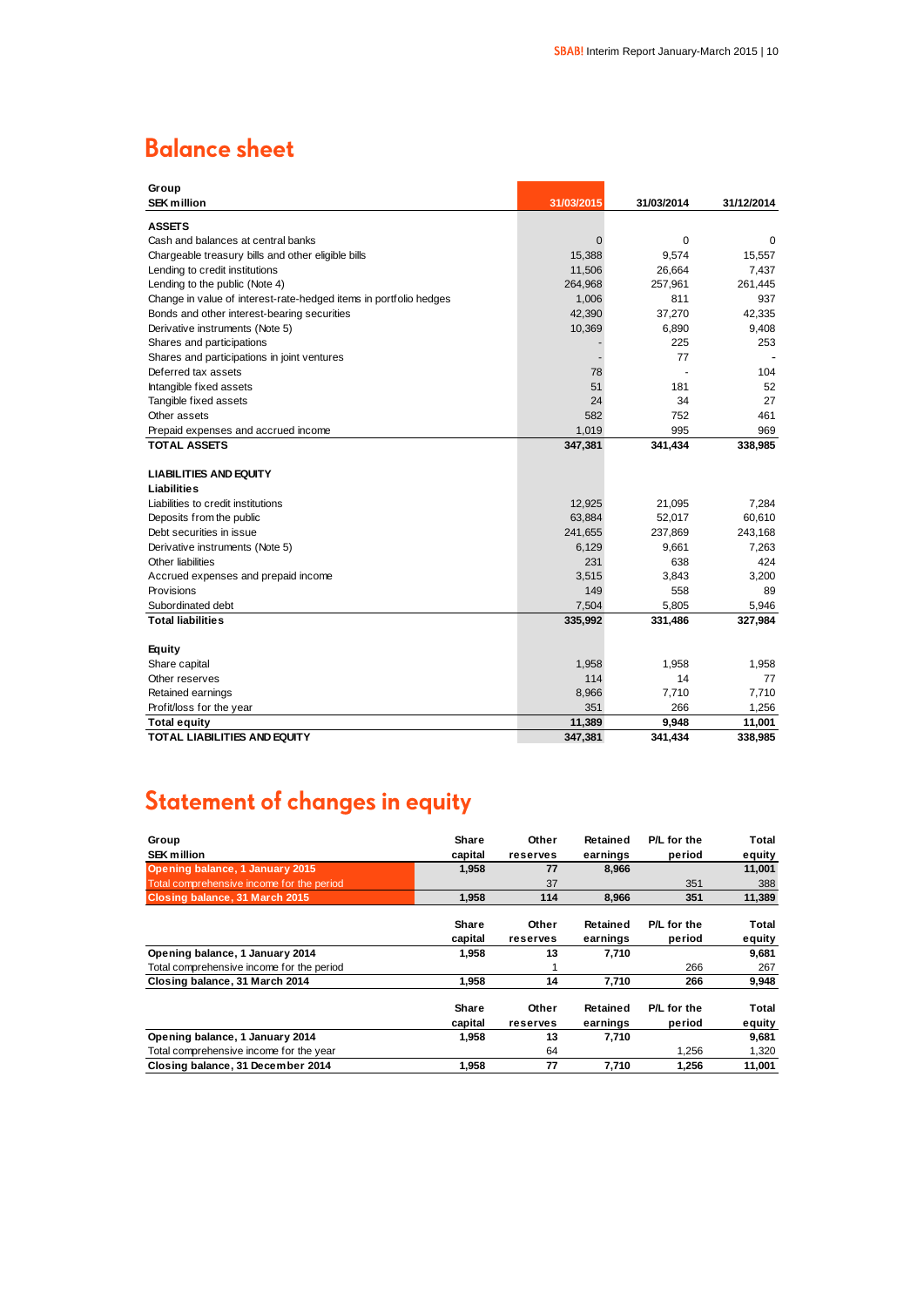# **Cash flow statement**

| Group<br><b>SEK million</b>                              | 2015<br>Jan-Mar | 2014<br>Jan-Mar | 2014<br>Jan-Dec |
|----------------------------------------------------------|-----------------|-----------------|-----------------|
| Cash and cash equivalents at the beginning of the period | 7,422           | 19.238          | 19.238          |
| Cash flow from operating activities                      | 2,588           | 7.420           | $-11.892$       |
| Cash flow from investing activities                      | -4              | $-22$           | 76              |
| Cash flow from funding activities                        | 1.500           |                 |                 |
| Increase/Decrease in cash and cash equivalents           | 4.084           | 7.398           | $-11,816$       |
| Cash and cash equivalents at the end of the period       | 11.506          | 26.636          | 7.422           |

Cash and cash equivalents are defined as cash and loans to credit institutions with maturity not later than three months from the acquisition date.

# Own funds

| Group                                                                                            |            |                          |             |
|--------------------------------------------------------------------------------------------------|------------|--------------------------|-------------|
| <b>SEK million</b>                                                                               | 31/03/2015 | 31/12/2014               | 31/03/2014* |
| <b>Common Equity Tier 1 capital</b>                                                              |            |                          |             |
| Shareholders' equity according to the Group's balance sheet                                      | 11,389     | 11,001                   | 9,948       |
| Profit/loss for the period, not review ed by the auditors                                        | $-351$     |                          |             |
| Estimated dividend, previous and current years                                                   | $-643$     | $-502$                   | $-106$      |
| Cash flow hedges                                                                                 | $-187$     | $-100$                   |             |
| Fair value gains and losses arising from the institution's own credit risk related to derivative |            |                          |             |
| liabilities                                                                                      | $-15$      | $-2$                     |             |
| Value adjustment                                                                                 | $-69$      | $-70$                    | -48         |
| Intangible fixed assets                                                                          | $-43$      | $-43$                    | $-145$      |
| Net reserves for IRB exposures                                                                   | $-82$      | -85                      | $-81$       |
| Net pension assets                                                                               |            | $\overline{\phantom{a}}$ | $-36$       |
| <b>Common Equity Tier 1 capital</b>                                                              | 9,999      | 10,199                   | 9,532       |
| <b>Additional Tier 1 capital</b>                                                                 |            |                          |             |
| Additional Tier 1 instruments                                                                    | 2,494      | 2,395                    | 2,395       |
| Tier 1 capital                                                                                   | 12,493     | 12,594                   | 11,927      |
| <b>Tier 2 capital</b>                                                                            |            |                          |             |
| Time-limited subordinated debentures                                                             | 2,091      | 2,713                    | 2,804       |
| Tier 2 capital                                                                                   | 2,091      | 2,713                    | 2,804       |
| Total own funds                                                                                  | 14,584     | 15,307                   | 14,731      |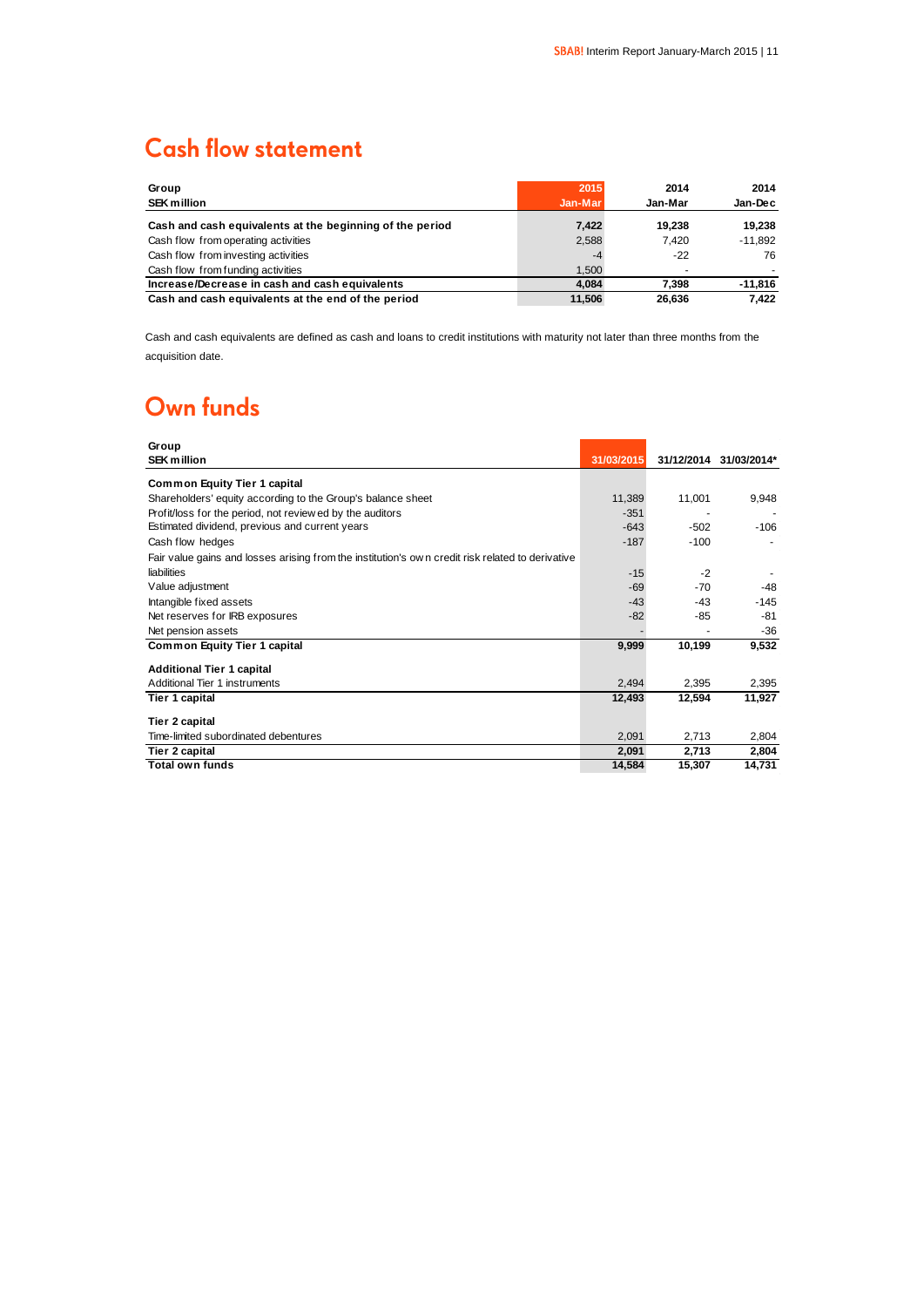# **Capital requirement**

| Group                                                       |                | 31/03/2015  |                | 31/12/2014               |                | 31/03/2014* |  |
|-------------------------------------------------------------|----------------|-------------|----------------|--------------------------|----------------|-------------|--|
|                                                             | <b>Capital</b> | <b>Risk</b> | Capital        | <b>Risk</b>              | Capital        | <b>Risk</b> |  |
|                                                             | require-       | exposure    | require-       | exposure require-        |                | exposure    |  |
| <b>SEK</b> million                                          | ment           | amount      | ment           | amount                   | ment           | amount      |  |
| Credit risk recognised in accordance with IRB approach      |                |             |                |                          |                |             |  |
| Exposures to corporates                                     | 582            | 7,280       | 558            | 6,975                    | 687            | 8.588       |  |
| Retail exposures                                            | 1,033          | 12,907      | 1,028          | 12,851                   | 1,076          | 13,446      |  |
| - of which exposures to SME                                 | 130            | 1.620       | 139            | 1.737                    | 141            | 1.768       |  |
| - of which retail exposures secured by immovable property   | 903            | 11,287      | 889            | 11,114                   | 934            | 11,678      |  |
| Positions in securitisations                                |                |             |                | $\overline{\phantom{a}}$ | 276            | 3,448       |  |
| Total exposures in accordance with IRB approach             | 1,615          | 20,187      | 1,586          | 19,826                   | 2,039          | 25,482      |  |
| Credit risk reported in accordance with standardised        |                |             |                |                          |                |             |  |
| approach                                                    |                |             |                |                          |                |             |  |
| Exposures to governments and central banks                  | 0              | 0           | 0              | 0                        | 0              | 0           |  |
| Exposures to regional governments or local authorities      | $\mathbf 0$    | $\Omega$    | $\Omega$       | $\Omega$                 | $\Omega$       | $\Omega$    |  |
| Exposures to institutions **                                | 159            | 1,989       | 111            | 1,388                    | 81             | 1,008       |  |
| - of which, derivatives according to CRR, Appendix 2        | 142            | 1,781       | 103            | 1,291                    | 79             | 983         |  |
| - of which, repos                                           | 16             | 200         | $\overline{7}$ | 85                       | 0              | 5           |  |
| Exposures to corporates                                     | 163            | 2,041       | 146            | 1,829                    | 184            | 2,295       |  |
| Retail exposures                                            | 155            | 1,932       | 143            | 1,783                    | 112            | 1,396       |  |
| Exposures in default                                        | $\mathbf{1}$   | 10          | $\mathbf{1}$   | 10                       | 1              | 9           |  |
| Exposures in the form of covered bonds                      | 58             | 731         | 59             | 744                      | 297            | 3,717       |  |
| Exposures to institutions and corporates with a short-term  |                |             |                |                          |                |             |  |
| credit assessment                                           | 9              | 119         | $\overline{7}$ | 86                       | $\overline{7}$ | 91          |  |
| Exposures to CIU:s                                          |                |             | 20             | 253                      | 18             | 225         |  |
| Other items                                                 | 94             | 1,175       | 86             | 1,070                    | 77             | 959         |  |
| Total exposures in accordance with standardised<br>approach | 639            | 7.997       | 573            | 7.163                    | 776            | 9.700       |  |
| Exposure to participation in a default fund                 |                |             |                | $\blacksquare$           | 0              | 0           |  |
| Market risk                                                 | 294            | 3,671       | 337            | 4,210                    | 327            | 4,082       |  |
| - of which, position risk                                   | 259            | 3.239       | 279            | 3.491                    | 297            | 3,711       |  |
| - of which, currency risk                                   | 35             | 432         | 58             | 719                      | 30             | 371         |  |
| Operational risk                                            | 239            | 2,989       | 164            | 2,047                    | 164            | 2,048       |  |
| <b>CVA risk</b>                                             | 119            | 1,484       | 80             | 1,001                    | 52             | 653         |  |
| Total capital requirements and risk exposure amount         | 2,906          | 36,328      | 2,740          | 34,247                   | 3,357          | 41,965      |  |
| Applicable capital buffer (Capital conservation buffer)     | 908            |             | 856            |                          | 1,049          |             |  |
| Total capital requirement (including capital conservation   |                |             |                |                          |                |             |  |
| buffer)                                                     | 3.814          |             | 3.596          |                          | 4.406          |             |  |

*\*The comparative figures as at 31 March 2014 were recalculated after the interim report was prepared for the first quarter of 2014, but prior to the reporting to the Swedish Financial Supervisory Authority.*

*\*\*The risk-weighted exposure amount for counterparty risk according to CRR, Article 92, item 3(f), amounts to SEK 1,980 million (1,376).*

# Capital adequacy

| Group                               |            |            |             |
|-------------------------------------|------------|------------|-------------|
| <b>SEK million</b>                  | 31/03/2015 | 31/12/2014 | 31/03/2014* |
|                                     |            |            |             |
| Common Equity Tier 1 capital        | 9,999      | 10,199     | 9,532       |
| Tier 1 capital                      | 12,493     | 12,594     | 11,927      |
| Total ow n funds                    | 14,584     | 15,307     | 14,731      |
| Without transition rules            |            |            |             |
| Risk exposure amount                | 36,328     | 34,247     | 41,965      |
| Common Equity Tier 1 capital ratio  | 27.5%      | 29.8%      | 22.7%       |
| Excess Common Equity Tier 1 capital | 8,365      | 8,658      | 7,643       |
| Tier 1 capital ratio                | 34.4%      | 36.8%      | 28.4%       |
| Excess Tier 1 capital               | 10,314     | 10,539     | 9,409       |
| Total capital ratio                 | 40.1%      | 44.7%      | 35.1%       |
| Excess total capital                | 11,678     | 12,567     | 11,373      |
| With transition rules               |            |            |             |
| Own funds                           | 14,667     | 15,392     | 14,812      |
| Risk exposure amount                | 146,068    | 142,975    | 142,192     |
| Total capital ratio                 | 10.0%      | 10.8%      | 10.4%       |

*\*The comparative figures as at 31 March 2014 were recalculated after the interim report was prepared for the first quarter of 2014, but prior to the reporting to the Swedish Financial Supervisory Authority.*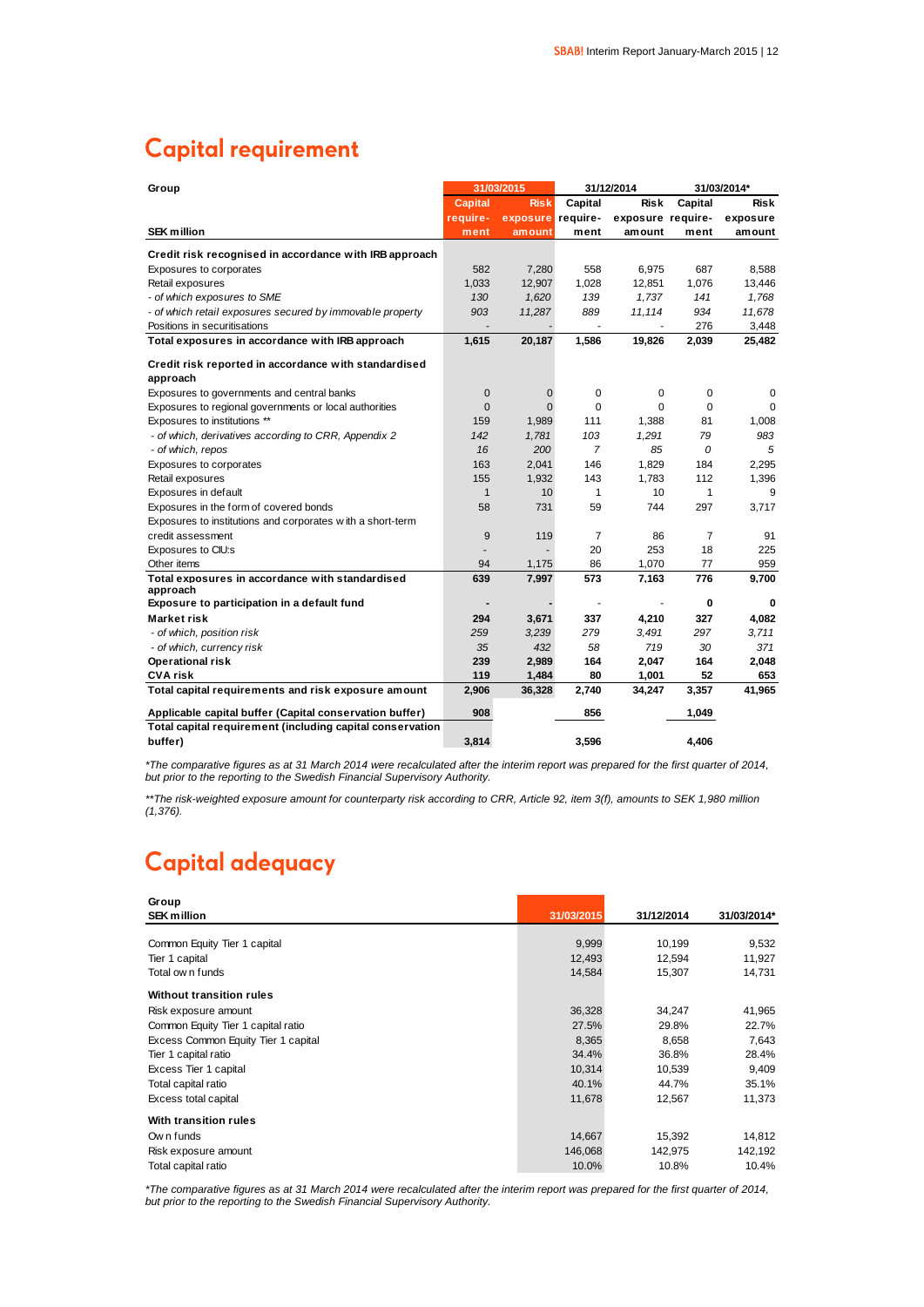### **Notes**

### **Note 1 Accounting policies**

The SBAB Group applies the International Financial Reporting Standards (IFRS) as adopted by the EU. In addition to these accounting standards, the Swedish Financial Supervisory Authority's regulations and general guidelines on annual accounts for credit institutions and securities companies (FFFS 2008:25), the Annual Accounts Act for Credit Institutions and Securities Companies and the Swedish Financial Reporting Board's recommendation RFR 1 Supplementary Accounting Rules for Groups have been taken into consideration. The Group's interim report fulfils the requirements stipulated under IAS 34, Interim Financial Reporting.

For the Parent Company, statutory IFRS is applied, which means that the interim report has been prepared in compliance with IFRS subject to the additions and exceptions that ensue from the Swedish Financial Reporting Board's recommendation RFR 2 Accounting for Legal Entities, the Swedish Financial Supervisory Authority's regulations and general guidelines on the annual accounts of credit institutions and securities companies (FFFS 2008:25) and the Annual Accounts Act for Credit Institutions and Securities Companies.

The accounting policies and calculation methods are unchanged compared with the 2014 Annual Report.

According to SBAB's preliminary assessment, new or changed international accounting standards that have been published but not yet applied will have a limited effect on the financial reports. As regards IFRS 9, which will become mandatory on 1 January 2018, no complete assessment has as yet been made.

### **Note 2 Net income/expense from financial instruments measured at fair value**

| Group                                                            | 2015   | 2014   | 2014   | 2015    | 2014    | 2014     |
|------------------------------------------------------------------|--------|--------|--------|---------|---------|----------|
| <b>SEK million</b>                                               | Q1     | Q4     | Q1     | Jan-Mar | Jan-Mar | Jan-Dec  |
| Gains/losses on interest-bearing financial instruments           |        |        |        |         |         |          |
| - Securities measured at fair value through the income statement | 144    | 205    | 381    | 144     | 381     | 1.401    |
| - Change in value of hedged items in hedge accounting            | $-137$ | $-433$ | $-442$ | $-137$  | $-442$  | $-1.581$ |
| - Realised expense from financial liabilities                    | $-31$  | -58    | $-21$  | $-31$   | $-21$   | $-122$   |
| - Derivative instruments                                         | 111    | 380    | 135    | 111     | 135     | 807      |
| - Loan receivables                                               | 22     | 27     | 19     | 22      | 19      | 89       |
| Currency translation effects                                     | $-2$   | 2      | 2      | $-2$    | 2       | $-2$     |
| Gains/losses on shares and participations measured at fair value |        |        |        |         |         |          |
| through the income statement                                     | 8      | 3      | 8      | 8       | 8       | 28       |
| Total                                                            | 115    | 126    | 82     | 115     | 82      | 620      |

#### **Fair value recognition**

The currency and interest-rate risk inherent in funding conducted in foreign currency is generally hedged throughout the maturity of the funding through currency interest-rate derivatives, known as basis swaps. According to IFRS, all derivative instruments are to be recognised at fair value (market value). Major variations in the actual market value between reporting periods could result in significant changes in the carrying amount and thus also in capital adequacy. However, changes in the form of losses/gains remain unrealised as long as the basis swap is not closed prematurely. In cases where the derivative is held to maturity, earnings are not affected by the accumulated changes since the market value of each derivative contract starts and ends at zero. Most of SBAB's basis swaps are held to maturity.

An accounting effect also arises in SBAB's securities holding, since the accounting policies that SBAB applies entail that part of the securities assets are measured at fair value (market value), while a large portion of SBAB's liabilities are measured at amortised cost. Also in the case of securities assets, the market value will be recovered during the remaining maturity if the asset is held to maturity. Most of SBAB's securities are held to maturity.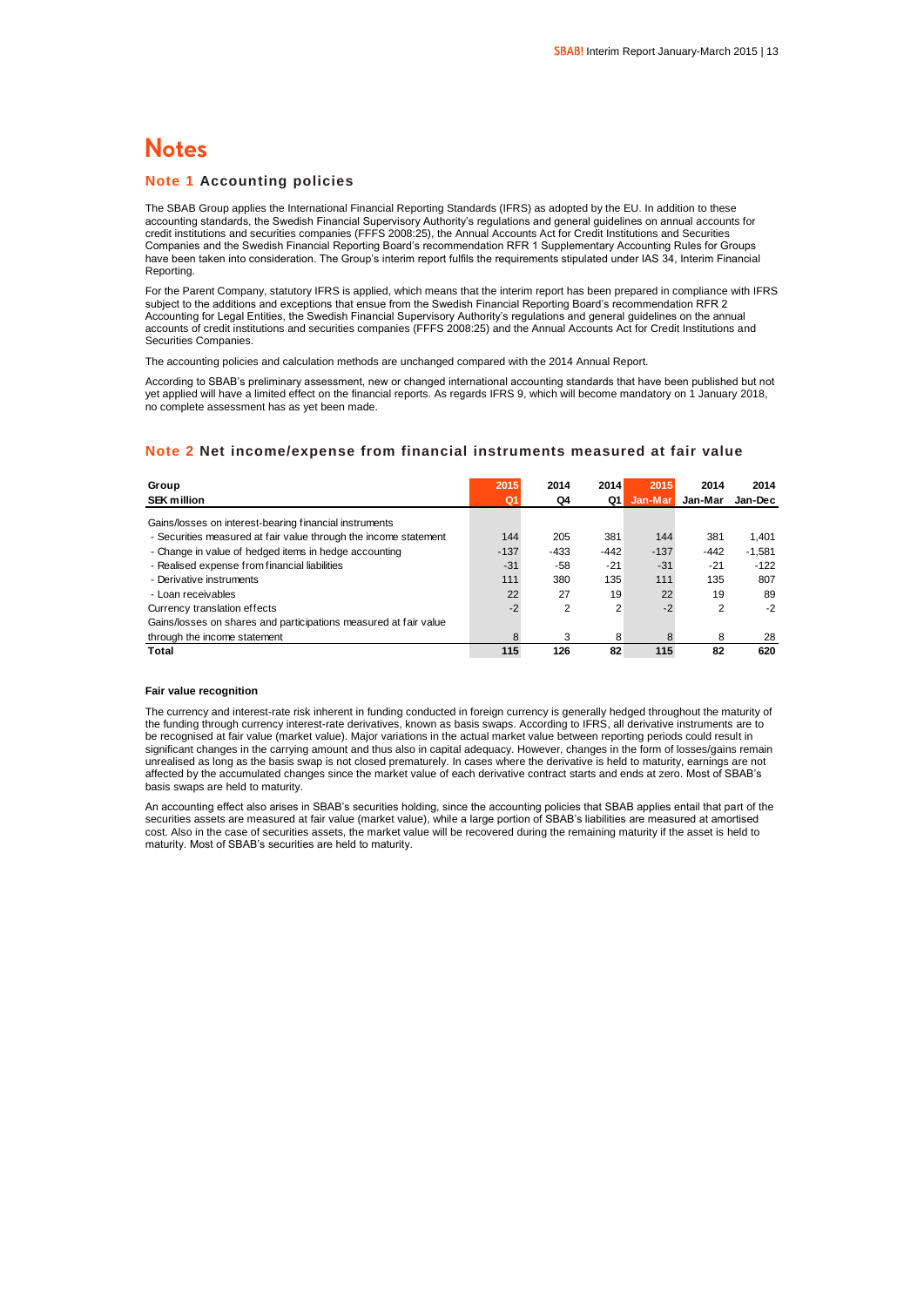### **Note 3 Loan losses, net**

| Group<br><b>SEK million</b>                                           | 2015<br>Q1     | 2014<br>Q4     | 2014<br>Q1     | 2015<br>Jan-Mar | 2014<br>Jan-Mar | 2014<br>Jan-Dec |
|-----------------------------------------------------------------------|----------------|----------------|----------------|-----------------|-----------------|-----------------|
| <b>CORPORATE MARKET</b>                                               |                |                |                |                 |                 |                 |
| INDIVIDUAL PROVISION FOR CORPORATE MARKET LOANS                       |                |                |                |                 |                 |                 |
| Write-off of confirmed loan losses for the period                     | $-1$           |                | -0             | -1              | -0              | -0              |
| Reversal of prior year provisions for probable loan losses recognised |                |                |                |                 |                 |                 |
| as confirmed loan losses in the financial statements for the period   |                |                |                |                 |                 |                 |
| Provision for probable loan losses for the period                     | $-0$           | -ሰ             | -በ             | $-0$            | -0              | -0              |
| Recoveries in respect of confirmed loan losses in prior years         |                |                |                |                 |                 | $\Omega$        |
| Reversal of prior year provisions for probable loan losses no longer  | $\overline{0}$ | $\Omega$       | $\overline{7}$ | $\Omega$        | 7               | 7               |
| Guarantees                                                            |                |                |                |                 |                 |                 |
| Net income/cost for the period for individual provisions for          | $-1$           | 0              | $\overline{7}$ | $-1$            | $\overline{7}$  | $\overline{7}$  |
| corporate market loans                                                |                |                |                |                 |                 |                 |
| <b>COLLECTIVE PROVISION FOR CORPORATE MARKET LOANS</b>                |                |                |                |                 |                 |                 |
| Allocations to/redemption of collective provisions                    | 3              | $-0$           | 3              | 3               | 3               | 8               |
| Guarantees                                                            | $-1$           | 2              | -1             | $-1$            | -1              | 0               |
| Net income/cost for the period for collective provisions for          | $\overline{2}$ | $\overline{2}$ | $\overline{2}$ | $\overline{2}$  | $\mathbf{2}$    | 8               |
| <b>RETAIL MARKET</b>                                                  |                |                |                |                 |                 |                 |
| INDIVIDUAL PROVISION FOR RETAIL MARKET LOANS                          |                |                |                |                 |                 |                 |
| Write-off of confirmed loan losses for the period                     |                | $-2$           | $-2$           |                 | $-2$            | $-7$            |
| Reversal of prior year provisions for probable loan losses recognised |                |                |                |                 |                 |                 |
| as confirmed loan losses in the financial statements for the period   |                |                | 1              |                 | 1               | 5               |
| Provision for probable loan losses for the period                     | $-4$           | $-1$           | $-2$           | -4              | $-2$            | -4              |
| Reversal of prior year provisions for probable loan losses no longer  |                |                |                |                 |                 |                 |
| required                                                              | 0              | 3              | $\Omega$       | $\Omega$        | 0               | 4               |
| Guarantees                                                            |                |                |                |                 |                 |                 |
| Net income/cost for the period for individual provisions for          | $-4$           | -0             | $-3$           | -4              | $-3$            | $-2$            |
| retail market loans                                                   |                |                |                |                 |                 |                 |
| <b>COLLECTIVE PROVISION FOR RETAIL MARKET LOANS</b>                   |                |                |                |                 |                 |                 |
| Write-off of confirmed loan losses for the period                     | $-3$           | $-5$           | -8             | -3              | -8              | $-22$           |
| Recoveries in respect of confirmed loan losses in prior years         | 0              | $\Omega$       | 1              | $\mathbf 0$     | $\mathbf{1}$    | 12              |
| Allocation to/redemption of collective provisions                     | 8              | 10             | $\Omega$       | 8               | $\Omega$        | 31              |
| Guarantees                                                            | -5             | 1              | 2              | -5              | 2               | -4              |
| Net income/cost for the period for collective provisions for          | O              | 6              | $-5$           | $\Omega$        | -5              | 17              |
| retail market loans                                                   |                |                |                |                 |                 |                 |
| NET INCOME/COST FOR THE PERIOD FOR LOAN LOSSES                        | $-3$           | 8              | 1              | -3              | 1               | 30              |

Both write-offs of confirmed loan losses and reversals of write-offs for the period in accordance with the specification above pertain to receivables from the public.

### **Note 4 Lending to the public**

| Group                                                                         | 31/03/2015 |                  |                | 31/03/2014        | 31/12/2014                       |                   |
|-------------------------------------------------------------------------------|------------|------------------|----------------|-------------------|----------------------------------|-------------------|
| <b>SEK million</b>                                                            | Lendina    | <b>Provision</b> |                | Lending Provision |                                  | Lending Provision |
| Single-family dw ellings and holiday homes                                    | 107,778    | $-120$           | 104,142        | $-147$            | 107,425                          | $-124$            |
| Tenant-ow ner rights                                                          | 77,370     | $-71$            | 68,581         | -84               | 74,307                           | $-70$             |
| Tenant-ow ner associations                                                    | 52,535     | $-12$            | 54.272         | $-15$             | 52.704                           | $-15$             |
| Private multi-family dwellings                                                | 21,608     | $-24$            | 21.832         | -29               | 21.232                           | $-25$             |
| Municipal multi-familiy dw ellings                                            | 487        |                  | 3,629          |                   | 606                              |                   |
| Commercial properties                                                         | 3,635      |                  | 4,527          |                   | 3,693                            | ÷,                |
| Other                                                                         | 1,790      | -8               | 1,259          | -6                | 1,720                            | -8                |
| Provision for probable loan losses                                            | $-235$     |                  | $-281$         |                   | $-242$                           |                   |
| Total                                                                         | 264,968    | $-235$           | 257,961        | -281              | 261,445                          | $-242$            |
| Doubtful and non-performing loan receivables                                  |            |                  |                |                   | 31/03/2015 31/03/2014 31/12/2014 |                   |
| a) Doubtful loan receivables                                                  |            |                  | 54             | 54                | 48                               |                   |
| b) Non-performing loan receivables* included in doubtful loan receivables     |            |                  | 5              | 8                 | 2                                |                   |
| c) Non-performing loan receivables* not included in doubtful loan receivables |            |                  | 263            | 230               | 322                              |                   |
| d) Individual provisions for loan receivables                                 |            |                  | 40             | 41                | 36                               |                   |
| e) Collective provisions for corporate market loans                           |            |                  | 15             | 22                | 19                               |                   |
| f) Collective provisions for retail market loans                              |            |                  | 180            | 218               | 187                              |                   |
| q) Total provisions $(d+e+f)$                                                 |            |                  | 235            | 281               | 242                              |                   |
|                                                                               |            |                  | $\overline{1}$ | $\sim$            | $\sim$                           |                   |

h) Doubtful loan receivables after individual provisions (a-d) 14 13 12

i) Provision ratio for individual provisions (d/a) *and the order of a care community of the more than 60 days past due.*<br>\* Where payment notices (one or more) are more than 60 days past due.

In certain partnerships on the lending side, it is possible for the partner to acquire brokered loans.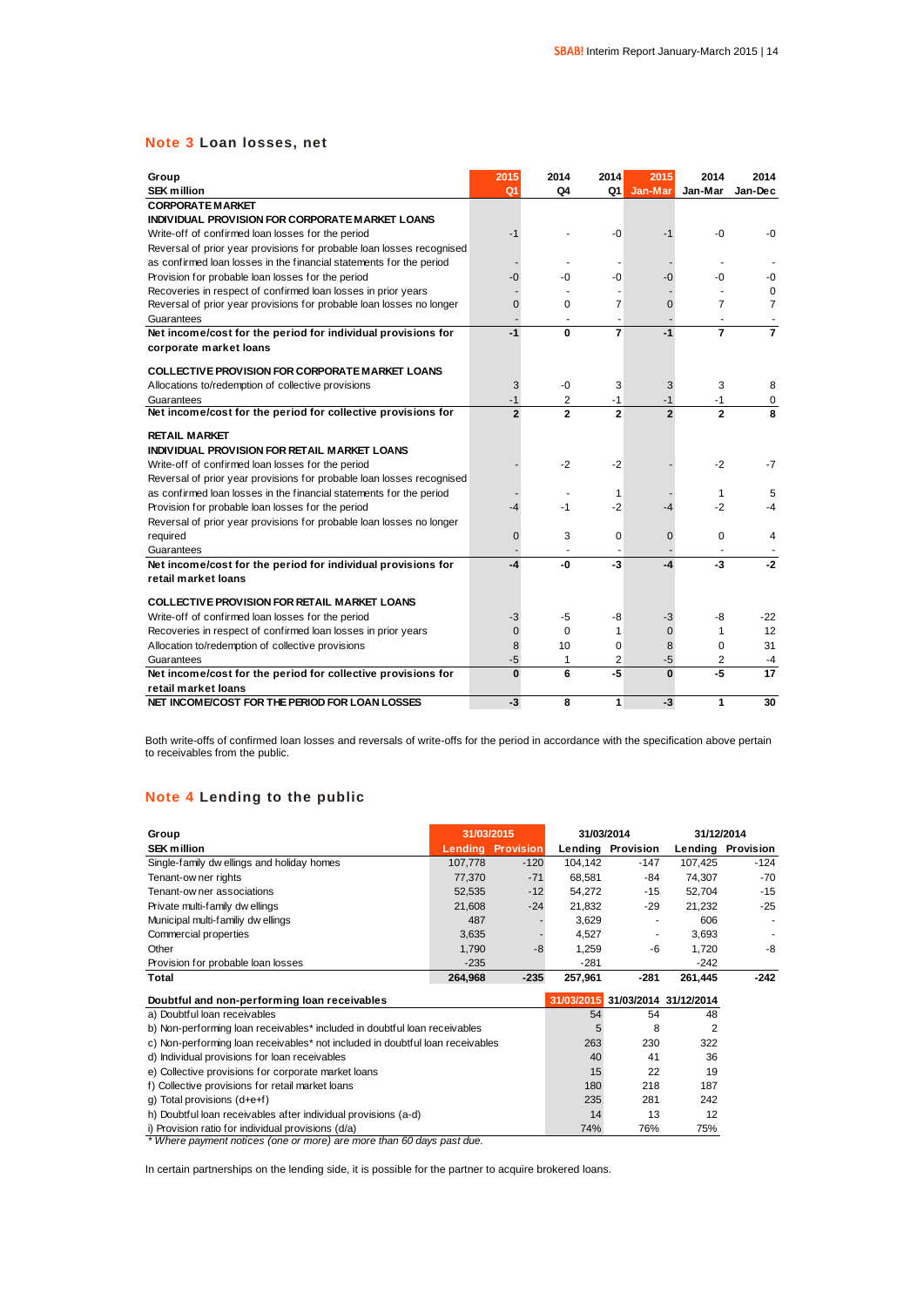### **Loan portfolio SEK million 31/03/2015 31/03/2014 31/12/2014 Retail lending 186,739 173,736 183,250 184, 186,739 173,736 183,250 183,250 183,250 183,250 183,250 183,250 183**  *- new lending 11,246 7,784 40,457* **SEK million**<br>
Retail lending<br>  $\begin{array}{@{}c@{\hspace{1cm}}c@{\hspace{1cm}}c@{\hspace{1cm}}c@{\hspace{1cm}}c@{\hspace{1cm}}c@{\hspace{1cm}}c@{\hspace{1cm}}c@{\hspace{1cm}}c@{\hspace{1cm}}c@{\hspace{1cm}}c@{\hspace{1cm}}c@{\hspace{1cm}}c@{\hspace{1cm}}c@{\hspace{1cm}}c@{\hspace{1cm}}c@{\hspace{1cm}}c@{\hspace{1cm}}c@{\hspace{1cm}}c@{\hspace{1cm}}c@{\hspace{1cm}}c@{\$  *- new lending 2,064 1,739 7,840* **Total 264,968 257,961 261,445**  *- new lending 13,310 9,523 48,297*

### **Note 5 Derivative instruments**

|                                           |                                            | 31/03/2015                                      |                                   |
|-------------------------------------------|--------------------------------------------|-------------------------------------------------|-----------------------------------|
| Group<br><b>SEK million</b>               | <b>Assets</b><br>measured at<br>fair value | <b>Liabilities</b><br>measured at<br>fair value | <b>Total</b><br>nominal<br>amount |
| Interest-rate related<br>Currency related | 6,429<br>3.940                             | 3,872<br>2,257                                  | 210,499<br>76,481                 |
| <b>Total</b>                              | 10,369                                     | 6,129                                           | 286,980                           |

Currency interest-rate swaps are classified as currency-related derivative instruments.

### **Note 6 Operating segments**

| Segment income statement                                          |                         |                          | <b>Jan-Mar 2015</b>       |              |          |                  |                   | <b>Jan-Mar 2014</b>        |                          |          |
|-------------------------------------------------------------------|-------------------------|--------------------------|---------------------------|--------------|----------|------------------|-------------------|----------------------------|--------------------------|----------|
| Group<br><b>SEK million</b>                                       | <b>Retail</b><br>market | Collab.<br>market        | Corp.<br>Tenant-<br>owner | <b>Other</b> | Total*   | Retail<br>market | Collab.<br>market | Corp./<br>Tenant-<br>owner | Other                    | Total*   |
| Income <sup>1</sup>                                               | 270                     | 132                      | 126                       | 4            | 532      | 212              | 102               | 158                        | 3                        | 475      |
| Net result from financial instru-<br>ments measured at fair value | $\mathbf{0}$            | $\mathbf 0$              | $\Omega$                  | 115          | 115      | $\Omega$         | $-0$              | $\Omega$                   | 82                       | 82       |
| <b>Total operating income</b>                                     | 270                     | 132                      | 126                       | 119          | 647      | 212              | 102               | 158                        | 85                       | 557      |
| Express <sup>2</sup>                                              | $-121$                  | $-31$                    | $-41$                     | $-1$         | $-194$   | $-132$           | $-36$             | $-51$                      | $\overline{\phantom{a}}$ | $-219$   |
| Loan losses, net                                                  | $-2$                    | $-1$                     | $\mathbf{0}$              | $\mathbf 0$  | $-3$     | $-5$             | $-2$              | 8                          |                          | 1        |
| Participations in joint ventures                                  |                         | $\overline{\phantom{a}}$ | ٠                         |              |          | ٠                |                   |                            | ۰                        | 1        |
| Profit/loss before tax                                            | 147                     | 100                      | 85                        | 118          | 450      | 75               | 65                | 115                        | 85                       | 340      |
| Standardised tax (22%)                                            | $-32$                   | $-22$                    | $-19$                     | $-26$        | $-99$    | $-16$            | $-14$             | $-25$                      | $-19$                    | $-74$    |
| Profit/loss after tax (ROE                                        | 115                     | 78                       | 66                        | 92           | 351      | 59               | 51                | 90                         | 66                       | 266      |
| segment)                                                          |                         |                          |                           |              |          |                  |                   |                            |                          |          |
| Adjustment for actual tax                                         | $\mathbf{0}$            | $\mathbf 0$              | $\mathbf{0}$              | $\Omega$     | $\Omega$ | $\Omega$         | $\Omega$          | $\Omega$                   | 0                        | $\Omega$ |
| Profit/loss after tax                                             | 115                     | 78                       | 66                        | 92           | 351      | 59               | 51                | 90                         | 66                       | 266      |
| Internally calculated ROE                                         | 10.4%                   | 9.4%                     | 8.3%                      |              | 12.5%    | 6.5%             | 7.5%              | 11.5%                      |                          | 10.8%    |

*1)The distributed income includes net interest income, net commission and other operating income.*

*2)The distributed income includes personnel costs, other expenses and depreciation of property, plant and equipment and amortisation of intangible fixed assets.*

*\*The total agrees with the external income statement.*

Since the second quarter of 2014, SBAB has, in its internal control and monitoring, transitioned to internal calculation of return on equity, based on standardised tax and calculated equity. The comparison figures have been recalculated.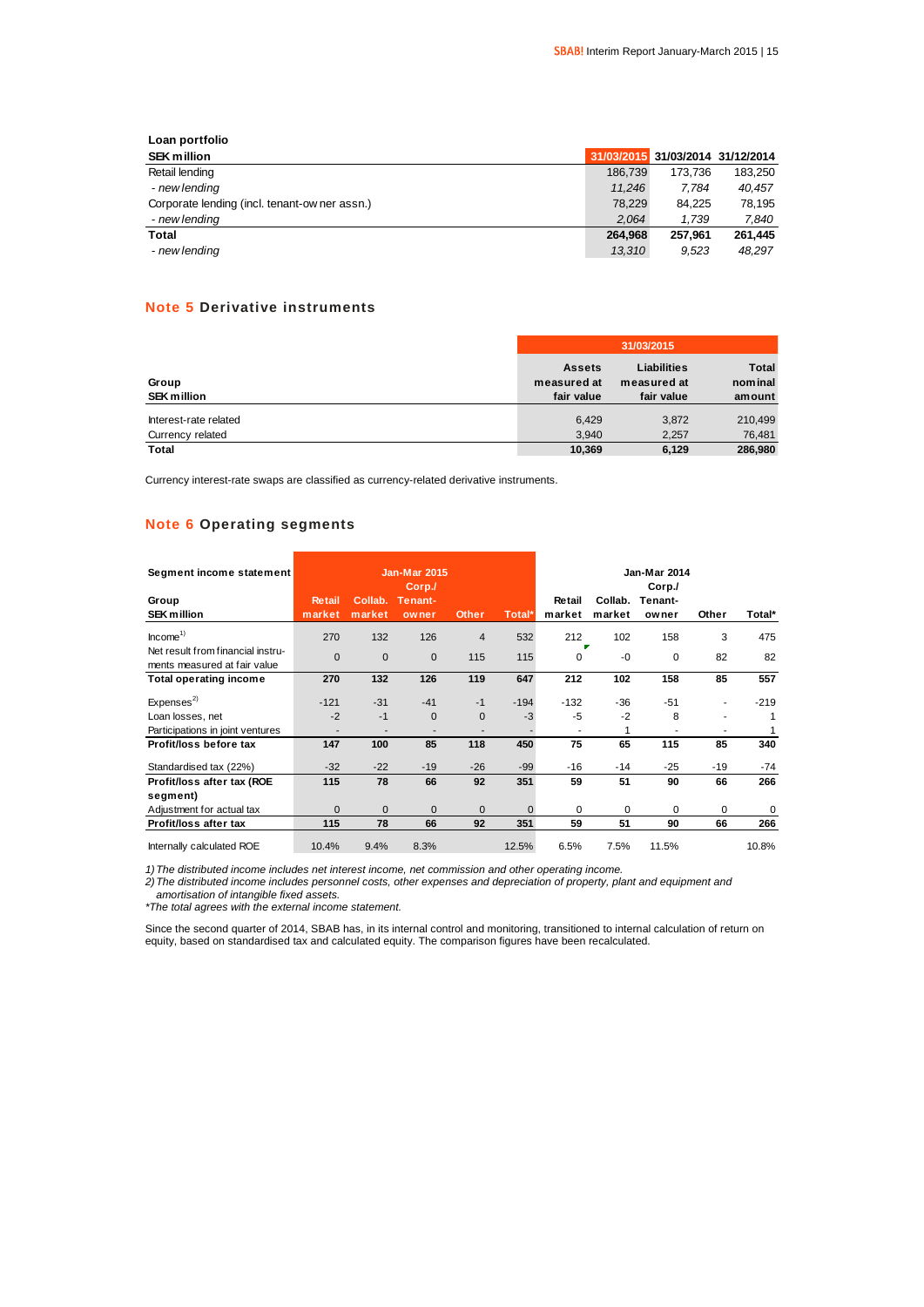### **Note 7 Classification of financial instruments**

|                                                        | 31/03/2015                                                      |                                                       |                                               |                          |                                         |          |                        |
|--------------------------------------------------------|-----------------------------------------------------------------|-------------------------------------------------------|-----------------------------------------------|--------------------------|-----------------------------------------|----------|------------------------|
| Group<br><b>Financial assets</b><br><b>SEK</b> million | Assets<br>measured<br>at fair<br>value<br>through<br><b>P/L</b> | Hedge-<br>accounted<br>derivative<br>instru-<br>ments | Available-<br>for-sale<br>financial<br>assets | Loan<br>recei-<br>vables | Invest-<br>ments<br>held to<br>maturity | Total    | Total<br>fair<br>value |
| Cash and balances at central banks                     |                                                                 |                                                       |                                               | $\Omega$                 |                                         | $\Omega$ | $\Omega$               |
| Chargeable treasury bills and other eligible           | 12,570                                                          |                                                       | 2,818                                         |                          |                                         | 15,388   | 15,388                 |
| Lending to credit institutions                         |                                                                 |                                                       |                                               | 11,506                   |                                         | 11,506   | 11,506                 |
| Lending to the public                                  |                                                                 |                                                       |                                               | 264,968                  |                                         | 264,968  | 267,825                |
| Change in value of interest-rate-hedged items          |                                                                 |                                                       |                                               |                          |                                         |          |                        |
| in portfolio hedges                                    |                                                                 |                                                       |                                               | 1,006                    |                                         | 1,006    |                        |
| Bonds and other interest-bearing securities            | 33,308                                                          |                                                       | 3,521                                         |                          | 5,561                                   | 42,390   | 42,420                 |
| Derivative instruments                                 | 702                                                             | 9,667                                                 |                                               |                          |                                         | 10.369   | 10,369                 |
| Other assets                                           |                                                                 |                                                       |                                               | 582                      |                                         | 582      | 582                    |
| Prepaid expenses and accrued income                    | 589                                                             |                                                       | 95                                            | 281                      | 54                                      | 1,019    | 1,019                  |
| Total                                                  | 47,169                                                          | 9,667                                                 | 6,434                                         | 278,343                  | 5,615                                   | 347,228  | 349,109                |

|                                       | 31/03/2015       |                         |                    |         |         |  |  |  |
|---------------------------------------|------------------|-------------------------|--------------------|---------|---------|--|--|--|
|                                       | Liabilities      |                         |                    |         |         |  |  |  |
|                                       | measured         | Hedge-                  |                    |         |         |  |  |  |
|                                       | at fair<br>value | accounted<br>derivative | Other              |         | Total   |  |  |  |
| Group<br><b>Financial liabilities</b> | through          | instru-                 | financial          |         | fair    |  |  |  |
|                                       |                  |                         |                    |         |         |  |  |  |
| <b>SEK million</b>                    | P/L              | ments                   | <b>liabilities</b> | Total   | value   |  |  |  |
| Liabilities to credit institutions    |                  |                         | 12,925             | 12,925  | 12.925  |  |  |  |
| Deposits from the public              |                  |                         | 63.884             | 63.884  | 63,884  |  |  |  |
| Debt securities in issue              |                  |                         | 241.655            | 241.655 | 243.684 |  |  |  |
| Derivative instruments                | 3.529            | 2.600                   |                    | 6.129   | 6.129   |  |  |  |
| Other liabilities                     |                  |                         | 231                | 231     | 231     |  |  |  |
| Accrued expenses and prepaid income   |                  |                         | 3,515              | 3.515   | 3.515   |  |  |  |
| Subordinated debt                     |                  |                         | 7,504              | 7.504   | 7,534   |  |  |  |
| Total                                 | 3.529            | 2.600                   | 329.714            | 335.843 | 337.902 |  |  |  |

### **Fair value measurement of financial instruments**

The principles for the measurement of financial instruments recognised at fair value in the balance sheet are given in the accounting policies in Note 1 of the Annual Report. In the column "Total fair value" above, information is also provided on the fair value of financial instruments that are recognised at amortised cost in the balance sheet. The carrying amount for current receivables and liabilities has been assessed to be equal to the fair value, level 3. For "Lending to the public", where there are no observable credit margin data at the time of measurement, the credit margin on the most recent stipulated date of expiry is applied, Level 3. Debt securities in issue are measured at the Group's current borrowing rate, Level 2.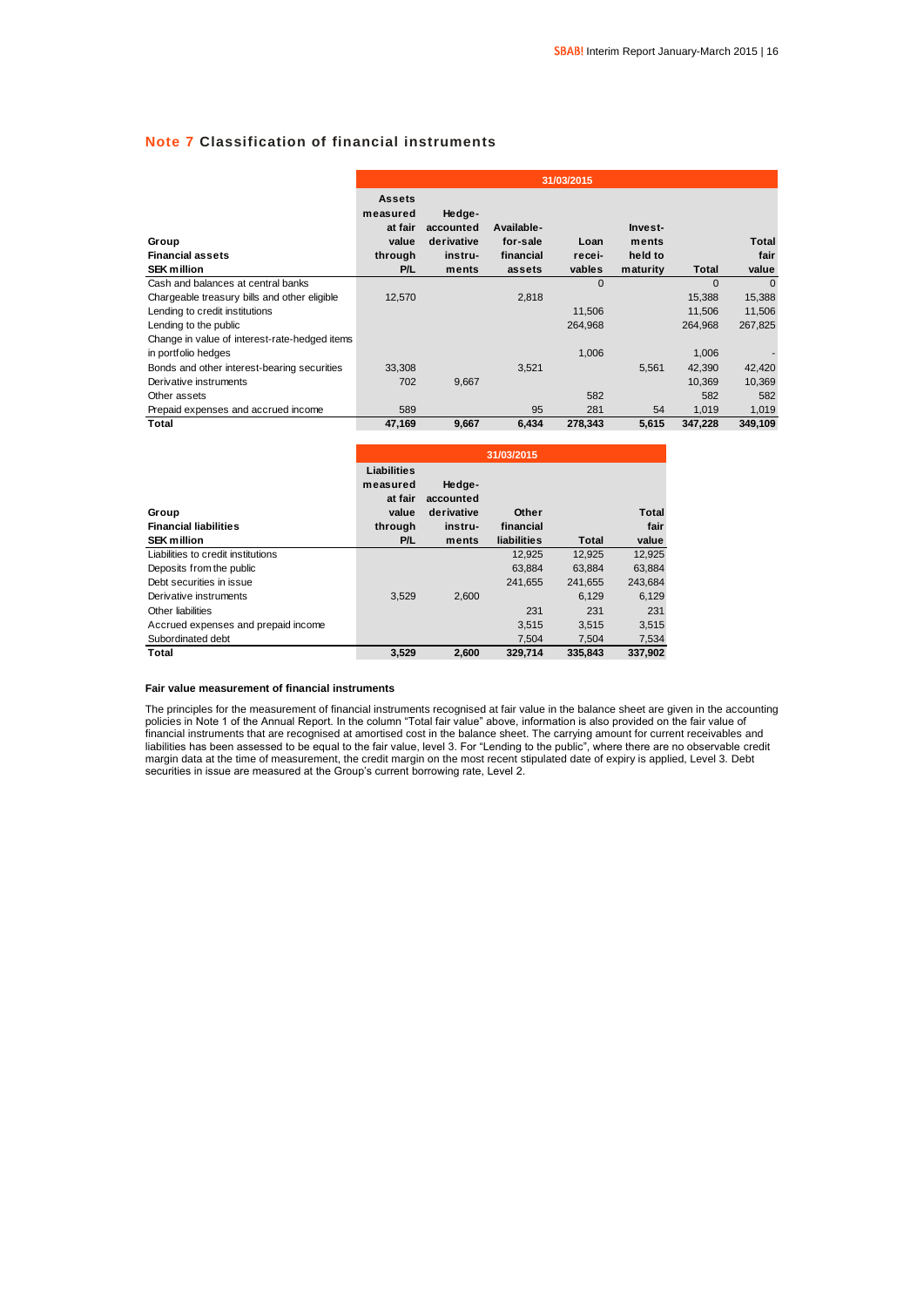### **Note 8 Information about fair value**

|                                   |                                      | 31/03/2015                                      |                                          |              |  |  |  |  |  |  |
|-----------------------------------|--------------------------------------|-------------------------------------------------|------------------------------------------|--------------|--|--|--|--|--|--|
| Group<br><b>SEK million</b>       | Quoted market<br>prices<br>(Level 1) | Other<br>observable<br>market data<br>(Level 2) | Unobservable<br>market data<br>(Level 3) | <b>Total</b> |  |  |  |  |  |  |
| <b>Assets</b>                     |                                      |                                                 |                                          |              |  |  |  |  |  |  |
| Securities in the category trade  | 52,901                               |                                                 |                                          | 52,901       |  |  |  |  |  |  |
| Derivatives in the category trade | 6                                    | 696                                             |                                          | 702          |  |  |  |  |  |  |
| Derivatives in hedge accounting   |                                      | 9,667                                           |                                          | 9,667        |  |  |  |  |  |  |
| Total                             | 52,907                               | 10,363                                          |                                          | 63,270       |  |  |  |  |  |  |
| Liabilities                       |                                      |                                                 |                                          |              |  |  |  |  |  |  |
| Derivatives in the category trade | 8                                    | 3,521                                           |                                          | 3,529        |  |  |  |  |  |  |
| Derivatives in hedge accounting   | $\overline{\phantom{a}}$             | 2,600                                           |                                          | 2,600        |  |  |  |  |  |  |
| Total                             | 8                                    | 6,121                                           |                                          | 6.129        |  |  |  |  |  |  |

The principles for the measurement of financial instruments recognised at fair value in the balance sheet are given in the accounting policies in Note 1 of the Annual Report.

In the table, financial assets and liabilities recognised at fair value in the balance sheet are divided on the basis of the measurement methods used.

There have been no transfers between the levels in 2015.

#### **Quoted market prices (Level 1)**

Measurement at quoted prices in an active market for identical assets and liabilities. A market is deemed to be active if the price data is easily accessible and corresponds to actual regularly occurring transactions. The measurement method is used for holdings of quoted interest-bearing securities and for publicly quoted derivatives, primarily interest-rate futures.

#### **Measurement based on observable data (Level 2)**

Measurement aided by external market information other than quoted prices included in Level 1, such as quoted interest-rates or prices for closely related instruments. This group includes all non-quoted derivative instruments.

#### **Measurement based in part on unobservable data (Level 3)**

Measurement whereby a material component of the model is based on estimates or assumptions that do not originate directly from the market. This method is currently not used for any assets or liabilities.

### **Note 9 Liquidity reserve**

| <b>Liquidity Reserve</b>                                  |            |            |            | <b>Distribution by currency</b> |       |  |  |  |
|-----------------------------------------------------------|------------|------------|------------|---------------------------------|-------|--|--|--|
| <b>SEK million</b>                                        | 31/03/2015 | <b>SEK</b> | <b>EUR</b> | <b>USD</b>                      | Other |  |  |  |
| Cash and balances from central banks                      |            |            |            |                                 |       |  |  |  |
| Balances from other banks                                 |            |            |            |                                 |       |  |  |  |
| Securities issued or guaranteed by central governments,   |            |            |            |                                 |       |  |  |  |
| central banks or multinational development banks          | 21.023     | 10.827     | 9.308      | 888                             |       |  |  |  |
| Securities issued or guaranteed by municipalities or non- |            |            |            |                                 |       |  |  |  |
| governmental public sector entities                       | 6,317      | 4.974      |            | 1.343                           |       |  |  |  |
| Covered bonds issued by others                            | 31.246     | 24.698     | 4.821      | 1,511                           | 216   |  |  |  |
| Own covered bonds                                         |            |            |            |                                 |       |  |  |  |
| Securities issued by non-financial companies              |            |            |            |                                 |       |  |  |  |
| Securities issued by financial companies (excl. covered   |            |            |            |                                 |       |  |  |  |
| Other securities                                          |            |            |            |                                 |       |  |  |  |
| Total assets                                              | 58,586     | 40,499     | 14,129     | 3,742                           | 216   |  |  |  |
| Bank and loan facilities                                  |            |            |            |                                 |       |  |  |  |
| Total                                                     | 58,586     | 40,499     | 14,129     | 3,742                           | 216   |  |  |  |
| Distribution by currency                                  |            | 69.1%      | 24.1%      | 6.4%                            | 0.4%  |  |  |  |

The table is reported according to the Swedish Bankers' Association's template for the disclosure of a liquidity reserve. The assets in SBAB's liquidity reserve comprises liquid, interest-bearing securities with a high rating and is an integrated part of the Group's liquidity risk management. Holdings in securities are limited by asset class and by country, respectively, and must have the highest

rating upon acquisition. In addition to these collective limits, limits for individual issuers may also be set.

#### **Calculation of survival horizon**

SBAB measures and stress-tests liquidity risk by calculating the survival horizon. This is made by totalling the maximum need of liquidity for each coming day and comparing this to the size of the liquidity portfolio after applicable haircuts. The calculations are based on a crisis scenario in which all loans are assumed to be extended on maturity, meaning that no liquidity is added through loan redemption, and where no funding is available. Accordingly, the maximum need for liquidity can be identified for every given future period, and the necessary liquidity reserve can be established.

#### **Calculation of Liquidity Coverage Ratio**

The Liquidity Coverage Ratio calculates the degree to which a bank's assets cover its net cash flow for the coming 30 days in a stress scenario. Net cash flows comprise contractual in- and outflows and the theoretical flows based on historical data, for example, withdrawals of the bank's deposits. The weightings of the theoretical flows are fixed and are determined by supervisory authorities.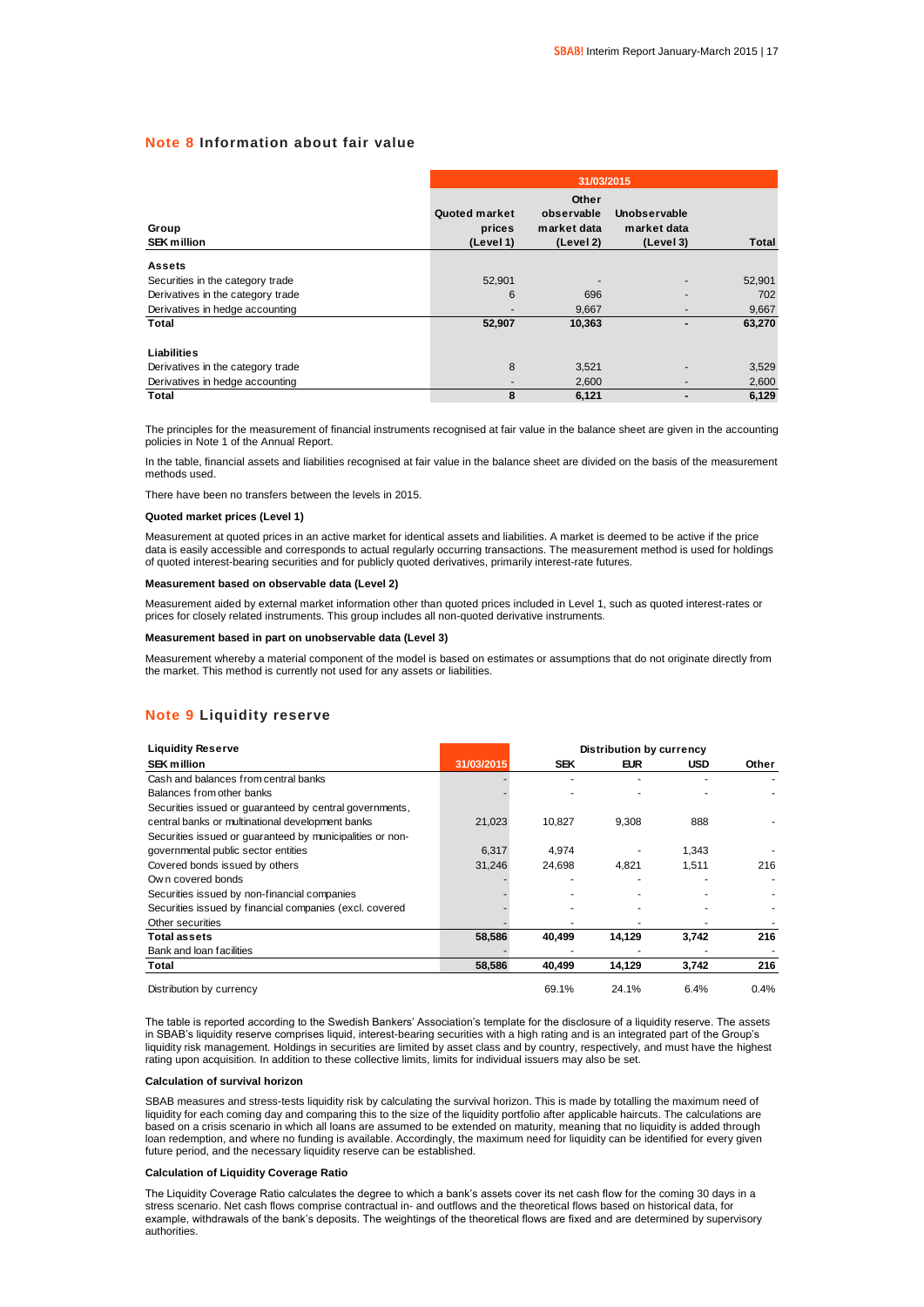## **Parent company**

### Parent company performance in January-March 2015 compared with January-March 2014

Operating profit for the period amounted to SEK 44 million (82). The operating profit was primarily attributable to lower net interest income of SEK 23 million (60). Net income from financial transactions was SEK 64 million (70). Expenses totalled SEK 190 million (233). The net effect of loan losses was an expense of SEK 6 million (gain: 1). Lending to the public amounted to SEK 47.1 billion (47.9). Without transitional rules, the Common Equity Tier 1 capital ratio amounted to 27.5% (22.6).

### **Income statement**

| <b>Parent Company</b>                         | 2015           | 2014     | 2014   | 2015    | 2014    | 2014     |
|-----------------------------------------------|----------------|----------|--------|---------|---------|----------|
| <b>SEK million</b>                            | Q <sub>1</sub> | Q4       | Q1     | Jan-Mar | Jan-Mar | Jan-Dec  |
| Interest income                               | 423            | 516      | 763    | 423     | 763     | 2,758    |
|                                               |                |          |        |         |         |          |
| Interest expenses                             | $-400$         | $-458$   | $-703$ | $-400$  | $-703$  | $-2,423$ |
| Net interest income                           | 23             | 58       | 60     | 23      | 60      | 335      |
|                                               |                |          |        |         |         |          |
| Dividends received                            |                |          | 20     |         | 20      | 20       |
| Commission income                             | 26             | 14       | 11     | 26      | 11      | 55       |
| Commission expenses                           | $-23$          | $-9$     | $-16$  | $-23$   | $-16$   | $-73$    |
| Net result of financial transactions          | 64             | $\Omega$ | 70     | 64      | 70      | 300      |
| Other operating income                        | 150            | 324      | 169    | 150     | 169     | 822      |
| <b>Total operating income</b>                 | 240            | 387      | 314    | 240     | 314     | 1,459    |
|                                               |                |          |        |         |         |          |
| Personnel costs                               | $-88$          | $-92$    | $-117$ | $-88-$  | $-117$  | $-424$   |
| Other expenses                                | $-97$          | $-123$   | $-110$ | $-97$   | $-110$  | $-454$   |
| Amortisation and depreciation of fixed assets | $-5$           | $-5$     | -6     | $-5$    | -6      | $-22$    |
| Total expenses before loan losses             | $-190$         | $-220$   | $-233$ | $-190$  | $-233$  | -900     |
| Profit before loan losses                     | 50             | 167      | 81     | 50      | 81      | 559      |
|                                               |                |          |        |         |         |          |
| Loan losses, net                              | $-6$           | $-3$     | 1      | $-6$    | 1       | 1        |
| <b>Operating profit</b>                       | 44             | 164      | 82     | 44      | 82      | 560      |
|                                               |                |          |        |         |         |          |
| Taxes                                         | $-10$          | -36      | $-14$  | $-10$   | $-14$   | $-153$   |
| Profit for the period                         | 34             | 128      | 68     | 34      | 68      | 407      |

# Statement of comprehensive income

| <b>Parent Company</b><br><b>SEK million</b>                                                                                                                             | 2015<br>Q | 2014<br>Q4 | 2014<br>Q1 | 2014<br>Jan-Mar | 2014<br>Jan-Mar | 2014<br>Jan-Dec |
|-------------------------------------------------------------------------------------------------------------------------------------------------------------------------|-----------|------------|------------|-----------------|-----------------|-----------------|
| Profit for the period                                                                                                                                                   | 34        | 128        | 68         | 34              | 68              | 407             |
| OTHER COMPREHENSIVE INCOME<br>Components that have been or will be reversed against the income<br>statement                                                             |           |            |            |                 |                 |                 |
| Change in reclassified financial assets, before tax                                                                                                                     |           |            |            |                 | 2               | 32              |
| Change relating to available-for-sale financial assets, before tax<br>Tax attributable to components that have been or will be reversed<br>against the income statement |           | -5         | $-1$       |                 | -1              | -5<br>-8        |
| Other comprehensive income, net after tax                                                                                                                               | $-2$      | -4         |            | $-2$            |                 | 19              |
| Total comprehensive income for the period                                                                                                                               | 32        | 124        | 69         | 32              | 69              | 426             |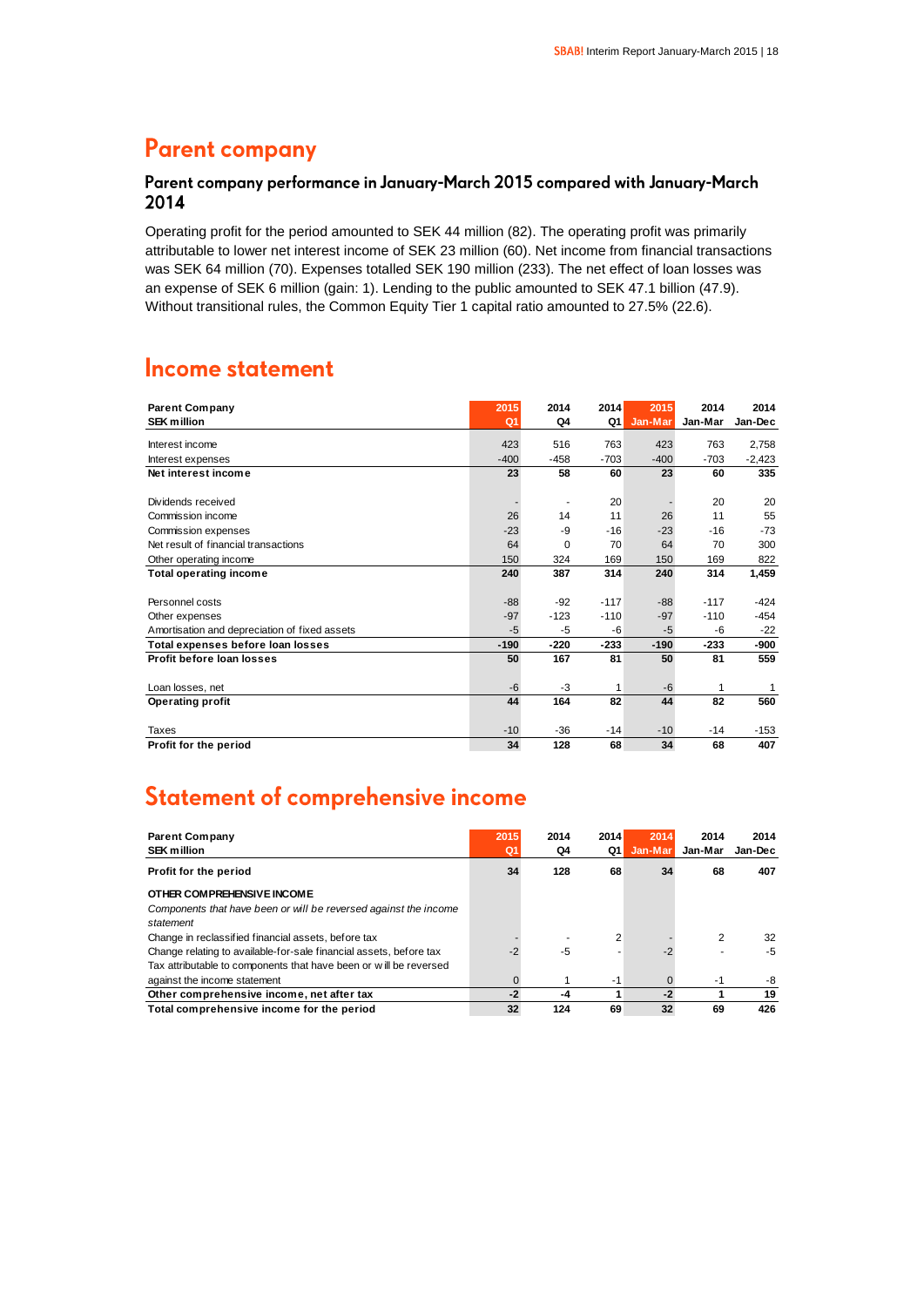# **Balance sheet**

| <b>Parent Company</b>                                             |             |            |            |
|-------------------------------------------------------------------|-------------|------------|------------|
| <b>SEK million</b>                                                | 31/03/2015  | 31/03/2014 | 31/12/2014 |
| <b>ASSETS</b>                                                     |             |            |            |
| Cash and balances at central banks                                | $\mathbf 0$ | 0          | 0          |
| Chargeable treasury bills and other eligible bills                | 15,388      | 9,575      | 15,557     |
| Lending to credit institutions (Note 10)                          | 42,160      | 59,058     | 35,823     |
| Lending to the public                                             | 47,081      | 47,882     | 43,866     |
| Change in value of interest-rate-hedged items in portfolio hedges | 13          |            | 11         |
| Bonds and other interest-bearing securities                       | 42,390      | 37,270     | 42,335     |
| Derivative instruments                                            | 8,686       | 6,423      | 7,800      |
| Shares and participations                                         |             | 225        | 253        |
| Shares and participations in joint ventures                       |             | 77         |            |
| Shares and participations in Group companies                      | 10,300      | 10,300     | 10,300     |
| Deferred tax assets                                               | 22          |            | 18         |
| Intangible fixed assets                                           | 15          | 17         | 13         |
| Tangible fixed assets                                             | 24          | 34         | 27         |
| Other assets                                                      | 150         | 553        | 138        |
| Prepaid expenses and accrued income                               | 883         | 790        | 794        |
| <b>TOTAL ASSETS</b>                                               | 167,112     | 172,204    | 156,935    |
|                                                                   |             |            |            |
| <b>LIABILITIES AND EQUITY</b>                                     |             |            |            |
| Liabilities                                                       |             |            |            |
| Liabilities to credit institutions                                | 8,481       | 8,008      | 3.250      |
| Deposits from the public                                          | 63,884      | 52,017     | 60,610     |
| Debt securities in issue                                          | 68,574      | 86,479     | 68,182     |
| Derivative instruments                                            | 8,735       | 8,833      | 9,103      |
| Other liabilities                                                 | 224         | 1,313      | 407        |
| Accrued expenses and prepaid income                               | 976         | 1,257      | 735        |
| Provisions                                                        |             | 148        |            |
| Subordinated debt                                                 | 7,504       | 5,804      | 5,946      |
| <b>Total liabilities</b>                                          | 158,378     | 163,859    | 148,233    |
|                                                                   |             |            |            |
| Equity                                                            |             |            |            |
| Share capital                                                     | 1,958       | 1,958      | 1,958      |
| Statutory reserve                                                 | 392         | 392        | 392        |
| Fair value reserve                                                | $-6$        | $-22$      | $-4$       |
| Retained earnings                                                 | 6,356       | 5,949      | 5,949      |
| Profit for the period                                             | 34          | 68         | 407        |
| Total equity                                                      | 8,734       | 8,345      | 8,702      |
| <b>TOTAL LIABILITIES AND EQUITY</b>                               | 167,112     | 172,204    | 156,935    |
|                                                                   |             |            |            |
| <b>Memorandum items</b>                                           |             |            |            |
| Assets pledged for own liabilities                                | 543         | 7,345      | 23         |
| Commitments                                                       | 95,018      | 56,930     | 79.152     |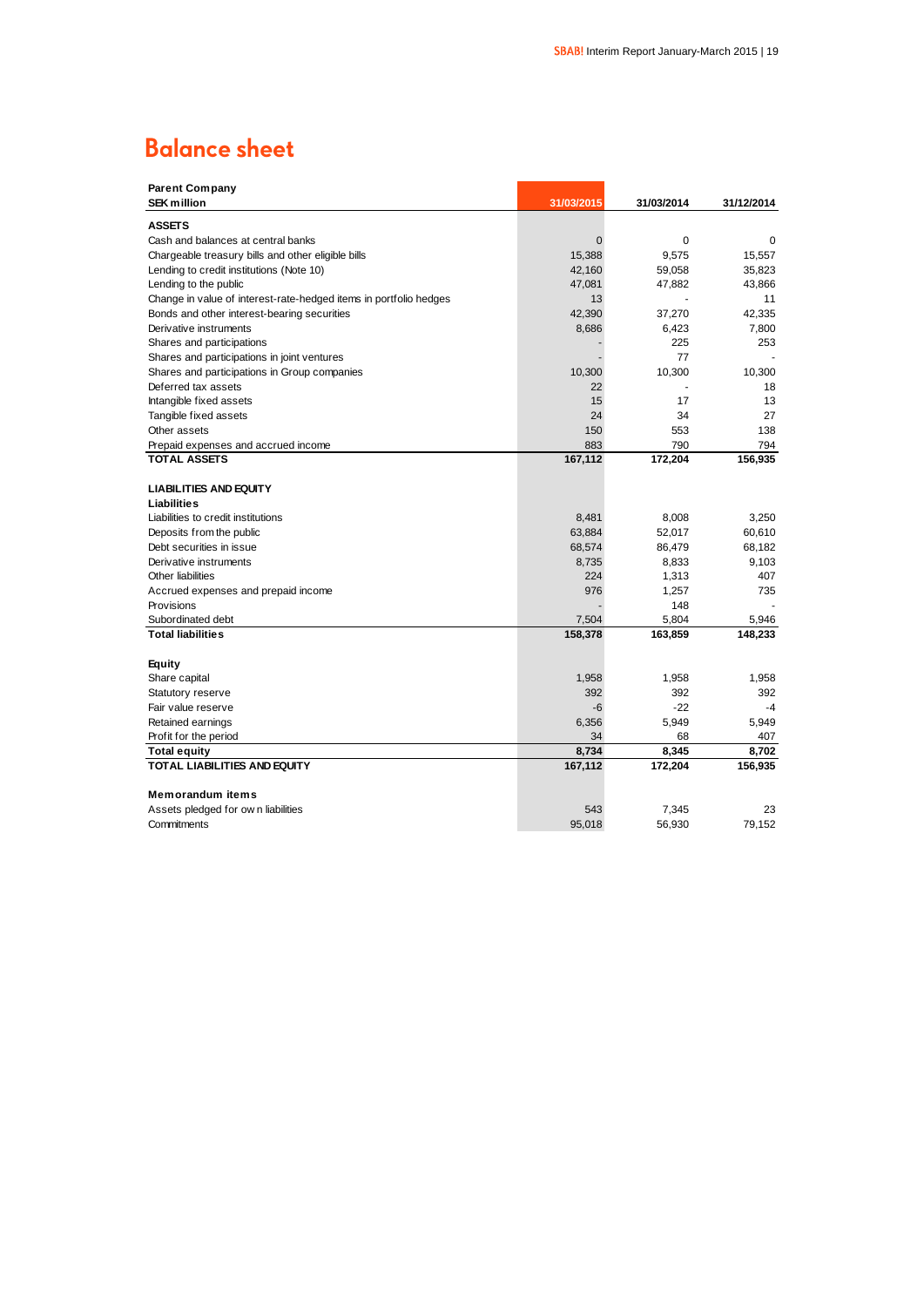### Own funds

| Parent company                                                                                   |            |            |             |
|--------------------------------------------------------------------------------------------------|------------|------------|-------------|
| <b>SEK million</b>                                                                               | 31/03/2015 | 31/12/2014 | 31/03/2014* |
| <b>Common Equity Tier 1 capital</b>                                                              |            |            |             |
| Shareholders' equity according to the Group's balance sheet                                      | 8,734      | 8,702      | 8,345       |
| Profit/loss for the period, not review ed by the auditors                                        | $-34$      |            |             |
| Estimated dividend                                                                               | $-643$     | $-502$     | $-106$      |
| Fair value gains and losses arising from the institution's own credit risk related to derivative |            |            |             |
| liabilities                                                                                      | $-15$      | $-2$       | $-2$        |
| Value adjustment                                                                                 | $-69$      | $-70$      |             |
| Intangible fixed assets                                                                          | $-15$      | $-13$      | $-17$       |
| Net reserves for IRB exposures                                                                   | $-45$      | $-49$      | -47         |
| <b>Common Equity Tier 1 capital</b>                                                              | 7,913      | 8,066      | 8,173       |
| <b>Additional Tier 1 capital</b>                                                                 |            |            |             |
| Additional Tier 1 instruments                                                                    | 2,494      | 2,395      | 2,395       |
| Tier 1 capital                                                                                   | 10,407     | 10,461     | 10,568      |
| Tier 2 capital                                                                                   |            |            |             |
| Time-limited subordinated debentures                                                             | 2,091      | 2,713      | 2,804       |
| Tier 2 capital                                                                                   | 2,091      | 2,713      | 2,804       |
| Total own funds                                                                                  | 12,498     | 13,174     | 13,372      |

*\*The comparative figures as at 31 March 2014 were recalculated after the interim report was prepared for the first quarter of 2014, but prior to the reporting to the Swedish Financial Supervisory Authority.*

# **Capital requirement**

| Parent company                                             | 31/03/2015   |             | 31/12/2014     |                   | 31/03/2014*    |             |
|------------------------------------------------------------|--------------|-------------|----------------|-------------------|----------------|-------------|
|                                                            | Capital      | <b>Risk</b> | Capital        | <b>Risk</b>       | Capital        | <b>Risk</b> |
|                                                            | require-     | exposure    | require-       | exposure require- |                | exposure    |
| <b>SEK</b> million                                         | ment         | amount      | ment           | amount            | ment           | amount      |
|                                                            |              |             |                |                   |                |             |
| Credit risk recognised in accordance with IRB approach     |              |             |                |                   |                |             |
| Exposures to corporates                                    | 185          | 2,319       | 188            | 2,341             | 262            | 3,276       |
| Retail exposures                                           | 367          | 4,582       | 343            | 4,292             | 384            | 4,798       |
| - of which exposures to SME                                | 35           | 434         | 35             | 436               | 42             | 520         |
| - of which retail exposures secured by immovable property  | 332          | 4,148       | 308            | 3,856             | 342            | 4,278       |
| Positions in securitisations                               |              |             |                |                   | 276            | 3,449       |
| Total exposures in accordance with IRB approach            | 552          | 6,901       | 531            | 6,633             | 922            | 11,523      |
| Credit risk reported in accordance with standardised       |              |             |                |                   |                |             |
| approach                                                   |              |             |                |                   |                |             |
| Exposures to governments and central banks                 | $\mathbf 0$  | 0           | 0              | 0                 | 0              | 0           |
| Exposures to regional governments or local authorities     | $\mathbf 0$  | $\Omega$    | $\Omega$       | $\Omega$          | $\Omega$       | $\Omega$    |
| Exposures to institutions**                                | 109          | 1,360       | 74             | 925               | 54             | 672         |
| - of which, derivatives according to CRR, Appendix 2       | 97           | 1,218       | 71             | 886               | 53             | 657         |
| - of which, repos                                          | 11           | 137         | $\overline{c}$ | 31                | 0              | 5           |
| Exposures to corporates                                    | 162          | 2,023       | 145            | 1,817             | 183            | 2,293       |
| Retail exposures                                           | 154          | 1,923       | 142            | 1,770             | 111            | 1,386       |
| Exposures in default                                       | $\mathbf{1}$ | 10          | $\mathbf{1}$   | 10                | 1              | 9           |
| Exposures in the form of covered bonds                     | 58           | 731         | 59             | 744               | 138            | 1,723       |
| Exposures to institutions and corporates with a short-term |              |             |                |                   |                |             |
| credit assessment                                          | 10           | 121         | $\overline{7}$ | 84                | $\overline{7}$ | 90          |
| Exposures to CIU:s                                         | ٠            |             | 20             | 254               | 18             | 225         |
| Equity exposures                                           | 824          | 10,300      | 824            | 10,300            | 830            | 10,377      |
| Other items                                                | 10           | 127         | $\overline{7}$ | 90                | 8              | 101         |
| Total exposures in accordance with standardised            | 1,328        | 16,595      | 1,279          | 15,994            | 1,350          | 16,876      |
| approach                                                   |              |             |                |                   |                |             |
| Exposure to participation in a default fund                |              |             |                |                   | 0              | $\Omega$    |
| Market risk                                                | 279          | 3,489       | 299            | 3,733             | 315            | 3,937       |
| - of which, position risk                                  | 259          | 3,239       | 279            | 3,491             | 297            | 3,711       |
| - of which, currency risk                                  | 20           | 250         | 20             | 242               | 18             | 226         |
| <b>Operational risk</b>                                    | 137          | 1,709       | 112            | 1,402             | 112            | 1,402       |
| <b>CVA risk</b>                                            | 77           | 963         | 48             | 601               | 31             | 390         |
| Total capital requirements and risk exposure amount        | 2,373        | 29,657      | 2,269          | 28,363            | 2,730          | 34,128      |
| Applicable capital buffer (Capital conservation buffer)    | 741          |             | 709            |                   | 853            |             |
| Total capital requirement (including capital conservation  | 3,114        |             | 2,978          |                   | 3,583          |             |

**buffer)**

*\*The comparative figures as at 31 March 2014 were recalculated after the interim report was prepared for the first quarter of 2014, but prior to the reporting to the Swedish Financial Supervisory Authority.*

*\*\*The risk-weighted exposure amount for counterparty risk according to CRR, Article 92, item 3(f), amounts to SEK 1,356 million (917).*